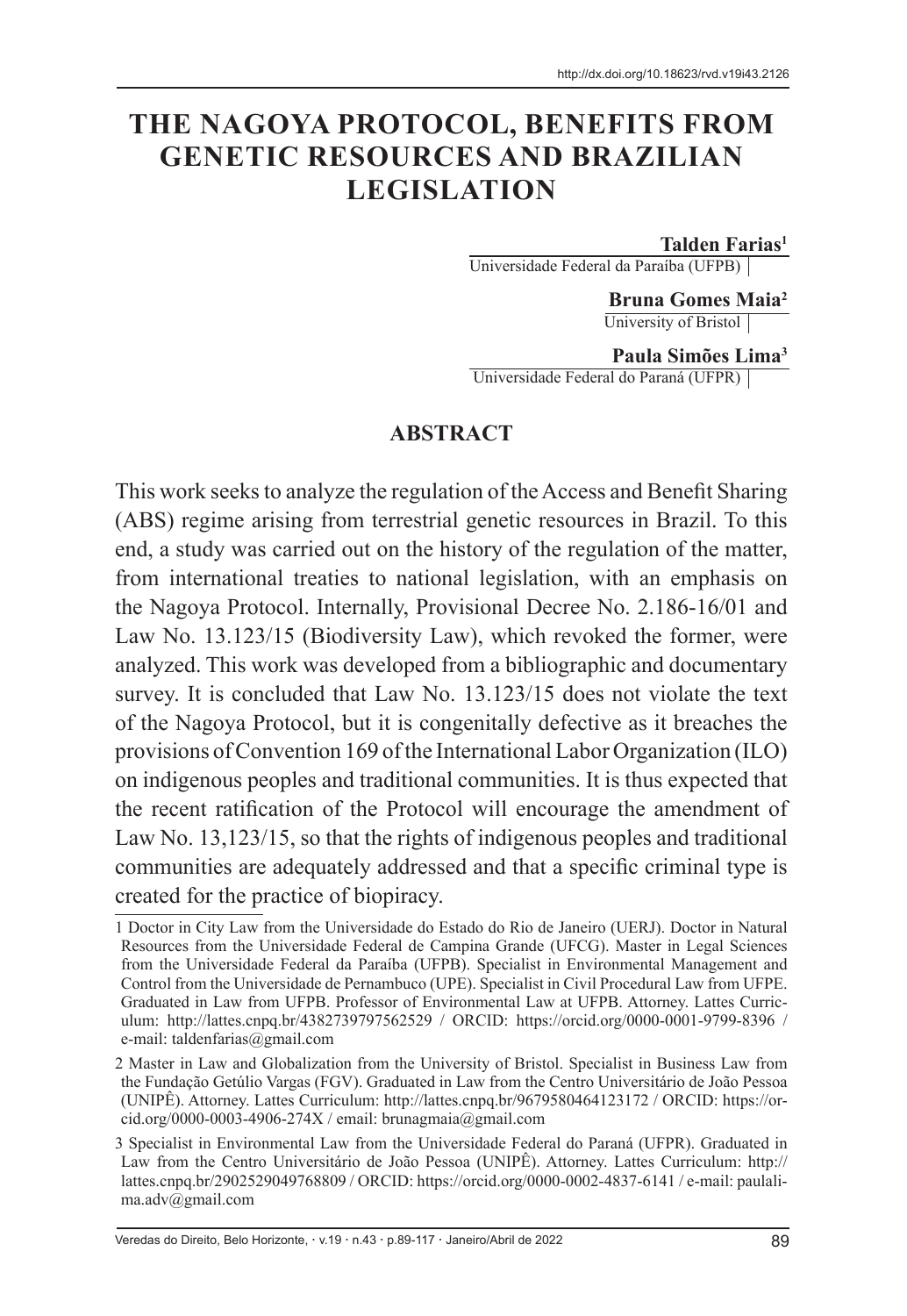**Keywords:** Access and benefit sharing;biodiversity; biopiracy; biodiversity law; Nagoya Protocol.

### *O PROTOCOLO DE NAGOYA, OS BENEFÍCIOS ORIUNDOS DOS RECURSOS GENÉTICOS E A LEGISLAÇÃO BRASILEIRA*

### *RESUMO*

*Este trabalho busca analisar a regulamentação do regime de Acesso e Repartição de Benefícios (ARB) oriundos dos recursos genéticos terrestres no Brasil. Para tanto, foi realizado um estudo sobre o histórico da regulamentação da matéria, começando pelos tratados internacionais até chegar à legislação nacional, com ênfase no Protocolo de Nagoya. No âmbito interno, analisou-se a Medida Provisória n. 2.186-16/01 e a Lei n. 13.123/15 (Lei da Biodiversidade), que revogou aquela. Este trabalho foi desenvolvido a partir de pesquisa bibliográfica e documental. Conclui-se que a Lei n. 13.123/15 não viola o texto do Protocolo de Nagoya, entretanto sofre de vício congênito, de acordo com a Convenção 169 da Organização Internacional do Trabalho (OIT), no que diz respeito aos povos indígenas e comunidades tradicionais. Assim, espera-se que a recente ratificação do Protocolo sirva de estímulo para a alteração da Lei n. 13.123/15 a fim de que os direitos dos povos indígenas e comunidades tradicionais sejam adequadamente contemplados e de que seja criado um tipo penal específico para a prática de biopirataria.*

*Palavras-chave: Acesso e Repartição de Benefícios; biodiversidade; biopirataria; Lei da Biodiversidade; Protocolo de Nagoya.*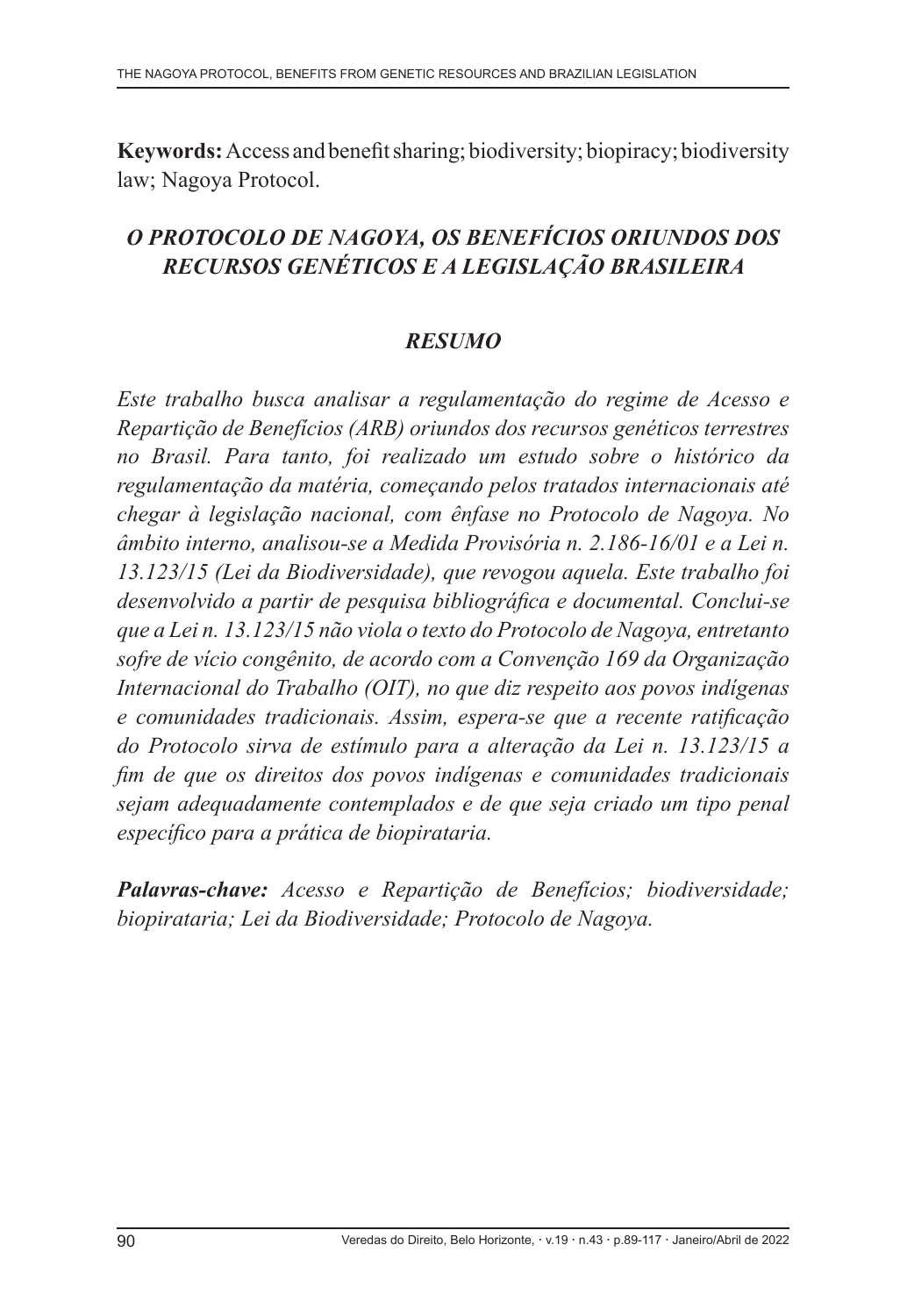#### **INTRODUCTION**

Most of the terrestrial biodiversity is present in the countries of the southern hemisphere, especially in Africa, Asia and South America. Brazil is home to one of the greatest biodiversity on the planet, comprising six different biomes and the largest expanse of tropical forest cover in the world, including nearly two-thirds of the Amazon rainforest. However, although the countries of the South are rich in biological resources, they are, for the most part, developing or less developed countries, with few investments in the technological area and with fragile economies. On the other hand, the countries of the Northern Hemisphere are economically and technologically developed, but poorer in biodiversity. This relationship of inequality served as a driving force for the interest in the exploitation of the biological resources of the South.

The search for economic development on the part of the North has historically led to a broad demand for the natural resources of the South. If during colonial times in Brazil there was the exploitation of brazilwood, sugarcane and gold, the 20th century presented us with a new way of using biodiversity: the use of genetic resources in scientific research. Free access to the natural resources of the South, based on the idea of biodiversity as a common heritage of all humanity, capable of being exploited and commercialized, gave legitimacy to the activities of bioprospecting of the North.

Associated with the problem of access to genetic resources without proper authorization and compensation, the rate of biodiversity loss began to increase substantially, especially because of new patterns of consumption, urbanization, biotechnology, overpopulation and global cultural homogeneity. Due to the serious consequences of the loss of biodiversity for the subsistence of all living beings, the topic has become predominant in international environmental forums.

In this context, the Convention on Biological Diversity (CBD, 1992) emerged in 1992, which established that terrestrial biodiversity is considered a common concern of humanity. This means that natural resources in the territories of the countries of the South cannot be exploited without prior authorization and compensation. Thus, the so-called biopiracy has become a reprehensible practice at the international level. Prior authorization serves to recognize the jurisdiction of the countries of the South over their biological resources and the compensation aims to repay these countries for their expenditures and investments to preserve and conserve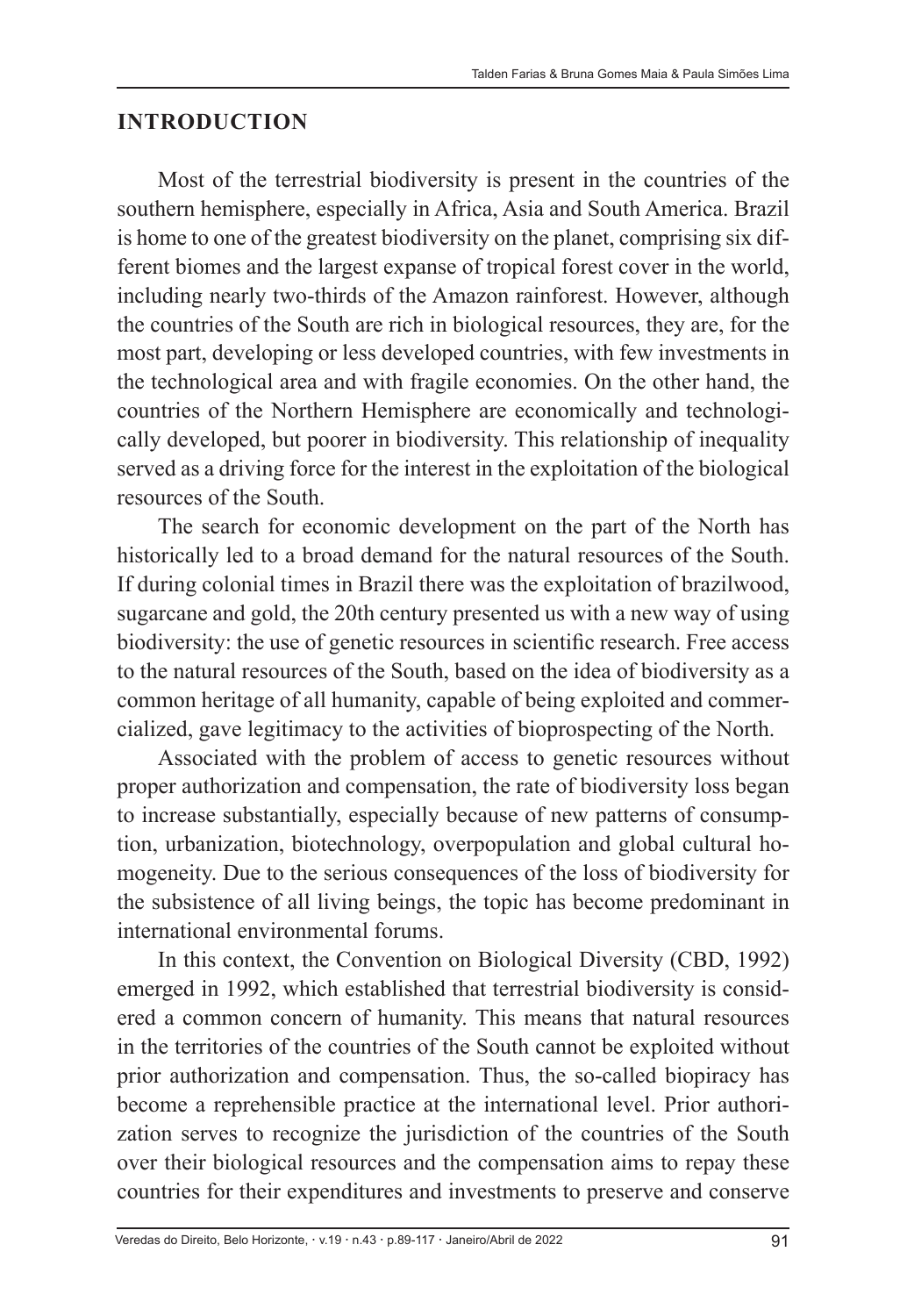biodiversity. It is the application of the Principle of Common but Differentiated Responsibility.

The CBD and, later, the Nagoya Protocol emerged as a response to the Southern claim. The Protocol regulates in detail the regime for sharing benefits arising from the exploitation of genetic resources and associated traditional knowledge, guaranteeing means of recording access and consideration for use. The CBD was included in Brazilian legislation and regulated in 2001 with Provisional Measure No. 2186-16. As an improvement to the MP, Law No. 13.123/15, known as the Biodiversity Law, which came to regulate the forms of access to genetic heritage in Brazil and the exploitation of associated traditional knowledge, regulating the respective benefit sharing.

In March 2021, more than ten years after its signature, Brazil finally ratified the Nagoya Protocol. Ratification means an important advance in the benefit-sharing issue and in the search for distributive justice. However, Legislative Decree no. 136/2020, which ratifies Brazil's participation in the Protocol, provides that the Biodiversity Law must be considered as the domestic law for the purposes of implementing the treaty. It happens that some authors defend the impossibility of coexistence of the two normative diplomas, since the law contradicts certain provisions of the Protocol.

It is unnecessary to highlight the extreme relevance for the country, since benefit-sharing has the potential to contribute to environmental conservation and socioeconomic development, which is especially relevant for countries with such greater biodiversity as Brazil. It is expected that, with the increasing economic value of natural resources, Brazil can apply the available legal mechanisms in order to explore its "hyperdiversity" in a sustainable way.

In view of this, this work intends to analyze the regulation of the Access and Benefit-Sharing (ABS) regime arising from terrestrial genetic resources in Brazil, from the verification of the compatibility of the aforementioned law with the Protocol, according to the limits provided for in the international agreement, to find out if the former violates the latter. For this, a study will be carried out on the history of the regulation of the matter, starting with international treaties until reaching the current national legislation, with greater emphasis on the Nagoya Protocol and its regulation, always seeking to make a critical reading of the subject.

In order to achieve the objective pursued by this study, we also adopted as a basis the taxonomy that qualifies the research in two aspects: as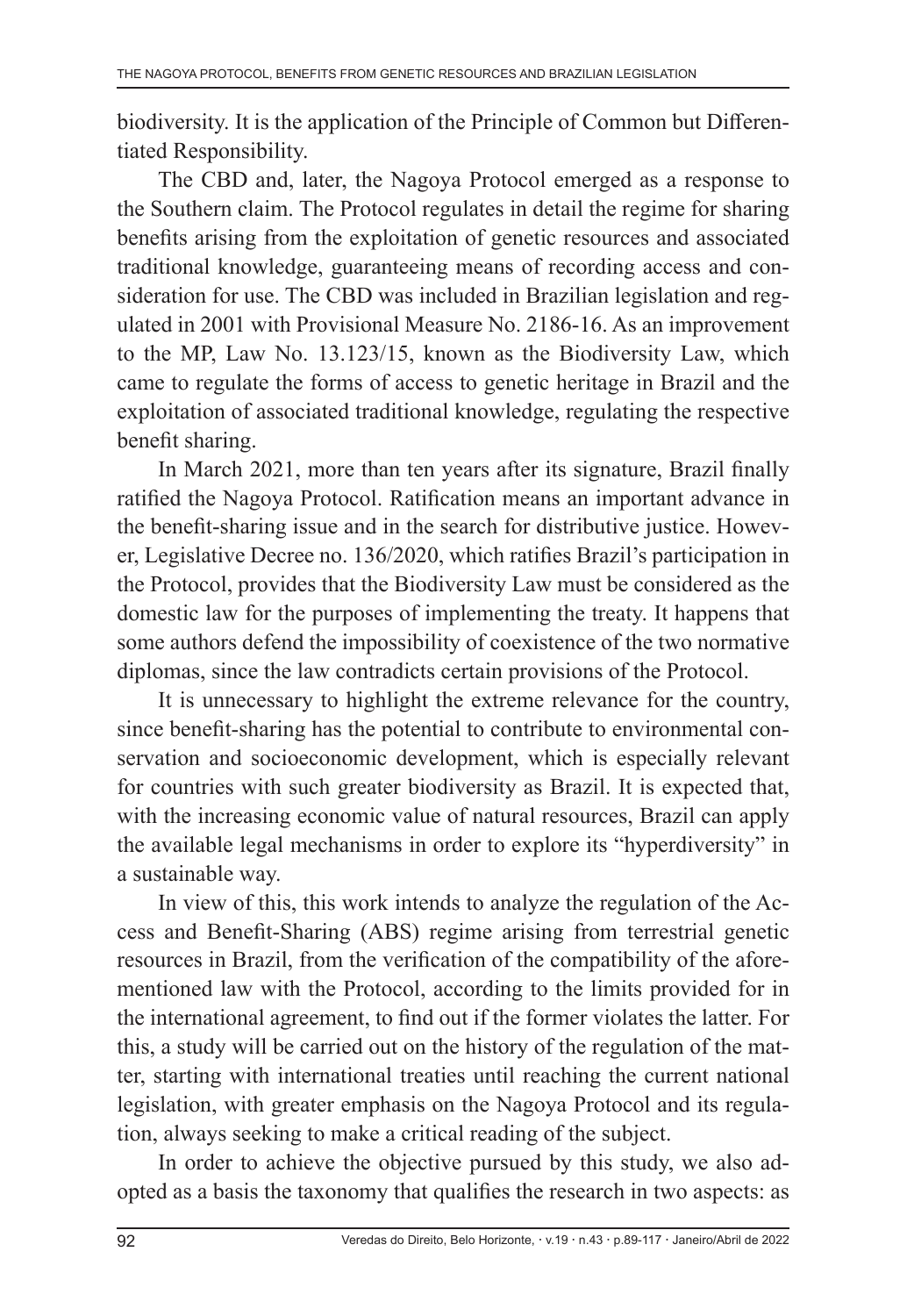for the purposes and as for the means. As for the purposes, the survey will be explanatory because it will seek to clarify the regulation of the ABS regime arising from terrestrial genetic resources in Brazil, by verifying the compatibility of Law No. 13.123/15 with the Nagoya Protocol. As for the means, the survey can be classified as bibliographic and documentary, as has been the rule in Law. The article is divided into four main parts: the first explains the problem of biopiracy; the second analyzes the way in which the solution was constructed within the scope of International Environmental Law, with the advent of the Convention on Biological Diversity, in 1992; in the third, the main points of the Nagoya Protocol were examined and, finally, in the fourth part, the Brazilian legislation on biodiversity and its relationship with the aforementioned protocol were analyzed.

#### **1 BIOPIRACY**

According to Mgbeoji (2006), biopiracy can be conceptualized as the unauthorized commercial use of biological resources and/or traditional knowledge associated<sup>4</sup> with genetic heritage, as well as the registration of patents relating to the results of this exploitation, without proceeding with the due recognition and compensation to the origin. In this context, we have that the countries of the northern hemisphere, especially the United States and Japan, access the genetic resources of the countries of the southern hemisphere, rich in biodiversity, to use them as raw material for inventions that will later be patented, however, without any recognition or retribution to the originating countries (MILLER, 1995). Brazil nut, carapa and cupuaçu are examples of Amazonian plants that were used in research for patent application by the United States and Japan (HOMMA, 2005).

This way of using genetic resources is considered a misappropriation of the biodiversity of southern countries, as it is done without consent and due compensation. Moreover, the so-called "bioprospectors" take advantage of the traditional knowledge of indigenous peoples or traditional communities in the South, making use of their millenary knowledge, in the development of scientific research for commercial purposes. The products obtained are registered as authored by the research laboratories, from the perspective of the intellectual property system (MGBEOJI, 2006).

<sup>4</sup> According to the Instituto do Patrimônio Histórico Nacional (IPHAN), associated traditional knowledge can be defined as "the individual or collective information or practice of an indigenous people or traditional community, with real or potential value, associated with the genetic heritage. Traditional knowledge associated with the genetic heritage is related to nature, living beings and the environment, and is part of the daily practice of peoples and communities" (IPHAN, 2021).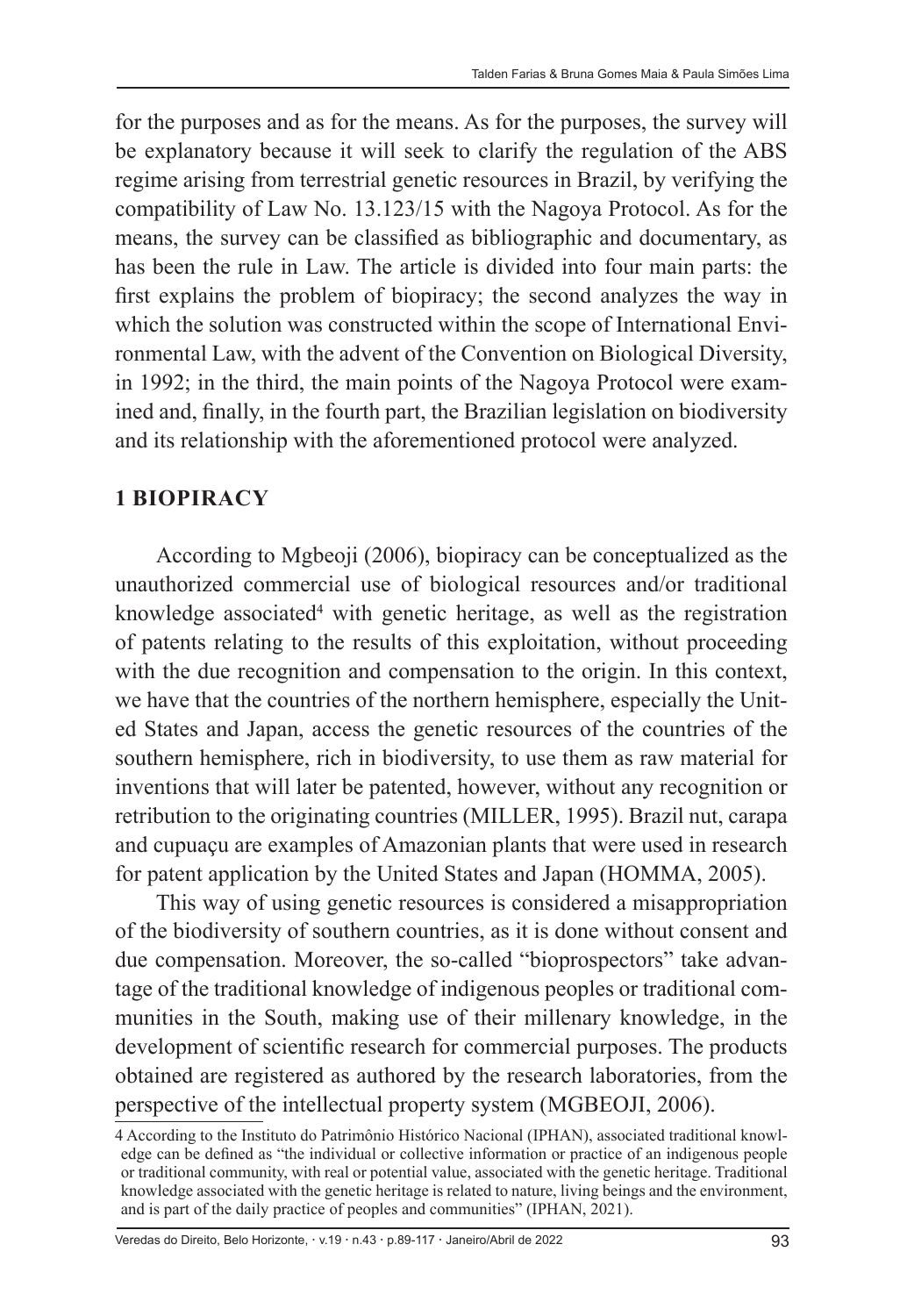However, it is not possible to understand biopiracy without an adequate definition of what traditional knowledge is. The problem is that there is no single accepted definition and even the holders of traditional knowledge are quite different from each other.

Most scholars associate traditional knowledge directly with indigenous or tribal peoples. However, traditional knowledge can be maintained by such other population groups as local farmers and other minority groups. Some characteristics of this knowledge are useful for understanding the term. Traditional knowledge is developed over time and passed on from generation to generation orally. Furthermore, such knowledge is collectively owned and embedded in customs, language, local practices and cultural heritage (ROBINSON, 2010). It is worth noting that this form of knowledge is not protected by the Trade-Related Aspects of Intellectual Property Rights (TRIPs) of the World Trade Organization (WTO), as it does not meet the requirements of the agreement.

The free use of the genetic resources of the South was not considered illegal under international law until the emergence of the Convention on Biological Diversity. As biodiversity was considered a "common heritage of humanity", all states could exploit genetic resources located outside their jurisdictions, because there was no sovereignty over them. Hassemer (2004) states that the idea that genetic resources located in the South were in the public domain resulted in the development of large "ex situ" collections. In other words, collections of genetic resources stored outside their natural place, such as collections from botanical gardens, private company collections, microbial resource centers and gene banks. These germplasm stocks, in particular gene banks, are very useful for research, as they store the genetic information necessary for developing new biotechnologies (HASSEMER, 2004).

Understanding gene banks is very important to understand the subtle process of biopiracy hidden under the veil of legality. International agricultural research centers were responsible for much of the transfer of plant germplasm from the South to the North. As biodiversity was considered a common heritage of humanity, Northern countries established research centers in many regions of the South, such as the International Rice Research Institute, located in the Philippines, and the International Potato Center, located in Peru, to store local genetic resources of those regions to be used in their research (MGBEOJI, 2006).

The global concern about the loss of biodiversity and the claims of the South against the conception of biodiversity as the "common heritage of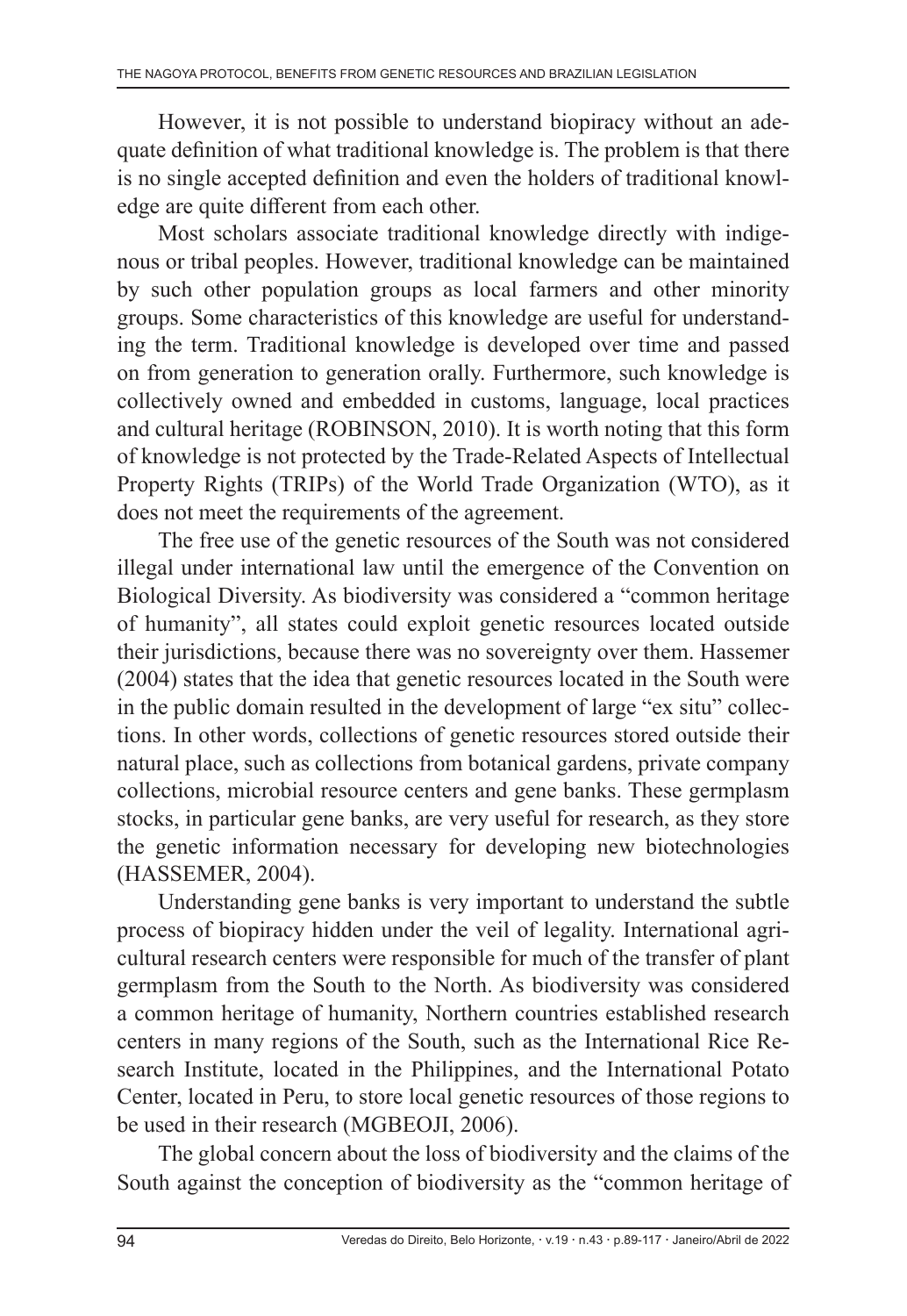humanity", forced the United Nations to look at the demands of the South in a different light. The South claimed the right to guarantee its economic development through the application of the principle of sustainable development. As a result of several negotiations at the international level, a new instrument emerges: The Convention on Biological Diversity.

#### **2 CONVENTION ON BIOLOGICAL DIVERSITY (CBD)**

The problem of biodiversity loss was addressed in several international instruments before the Convention on Biological Diversity. The Convention on International Trade in Endangered Species, in 1973, and the World Charter for Nature, in 1982, are examples that demonstrate the concern with the conservation of biological diversity. However, as these instruments were fragmented and dealt only with limited aspects of biodiversity, there was a need to develop a global instrument, such as the Convention on Biological Diversity (BOWMAN, 1996; MGBEOJI, 2006).

The CBD's objectives are threefold: the conservation of biodiversity, the sustainable use of its components and the fair and equitable sharing of the benefits arising from the use of genetic resources. Boyle (1996) argues that despite the recognition in the preamble of the convention of the "intrinsic value" of biodiversity, the convention is not a preservationist instrument (GODINHO; MOTA, 2013). In fact, the convention emphasizes the role of biodiversity linked to human needs, considering economic development as one of the priorities of developing countries.

The CBD recognizes that biodiversity is a "common concern of humanity" and states that genetic resources are subject to the sovereignty of States. In other words, the convention states that States have rights over the resources situated within them and it is their responsibility to preserve and use them sustainably. This change of understanding is important because it rejects the concept of common heritage of biological resources. This idea is central to understanding the achievements of the South, as the appropriation of genetic resources from the South begins to be considered illegal and illegitimate by international law (HASSEMER, 2004).

The concept of "common concern of mankind" is closely related to the discussion of North-South equity: in which "common heritage of mankind" is related to the sharing of advantages and "common concern of mankind" is related to the division of the burden related to the preservation of the environment. As biodiversity is considered a common concern, as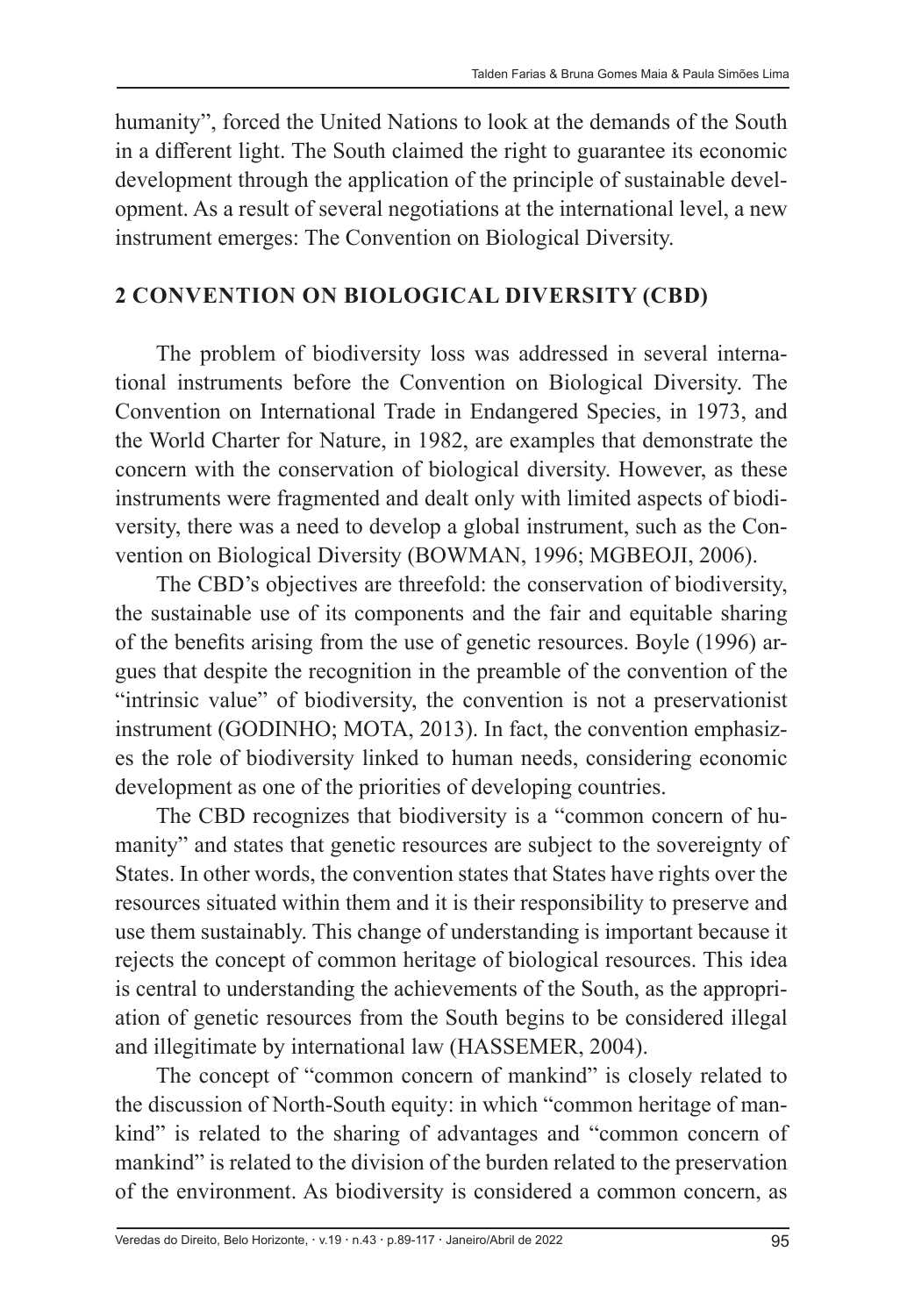established by the CBD, the North and the South must make efforts to, in a cooperative process, find solutions to the problem of the loss of global biodiversity. Furthermore, the "*common concern of mankind*" also expresses the principle of Common but Differentiated Responsibility, since developed countries have a greater share of responsibility in solving the problem of biodiversity loss. This responsibility exists because the countries of the North have the technology and resources to face the problem (BRUNNÉE, 2007).

As a result of the recognition of the sovereignty of States over their genetic resources, the CBD establishes, in its art. 15, that States are entitled to authorize access, in accordance with their national legislation. After authorization of access by Prior Informed Consent (PIC), the user of the resource must establish by mutual agreement, called *mutually agreed terms*  (MAT), with the provider, in order to enable equitable benefit sharing. In other words, there is an obligation to reward holders of genetic resources. Compensation can occur in different ways, and can take the form of: access fees, payment of royalties, participation in product development or technology transfer, training of local people or even institutional relationships, usually between universities to foster research development in the provider country (CULLET, 2003). Equitable benefit-sharing can be perceived in two ways: first, as protection for holders of traditional knowledge, especially after the strengthening of life patents in TRIPs, and second, as retribution to holders of genetic resources for hosting and preserving biodiversity (CULLET, 2003).

The Convention also emphasizes the importance of financial assistance and technology transfer to developing countries as a means of preserving biological diversity. This favorable treatment of developing countries is a materialization of the principle of Common but Differentiated Responsibilities, since these countries are not able to bear the environmental burden. However, technology transfer is a very complex issue, mainly because of the protection of the intellectual rights of some technologies.

Art. 8, *j,* establishes that the contracting parties must respect and preserve the traditional knowledge of indigenous peoples and local communities. This provision emphasizes the importance of their participation in sharing the benefits arising from the use of their knowledge. However, as intellectual property rights are based on the western model of invention, the protection of traditional knowledge becomes very difficult (CULLET, 2009).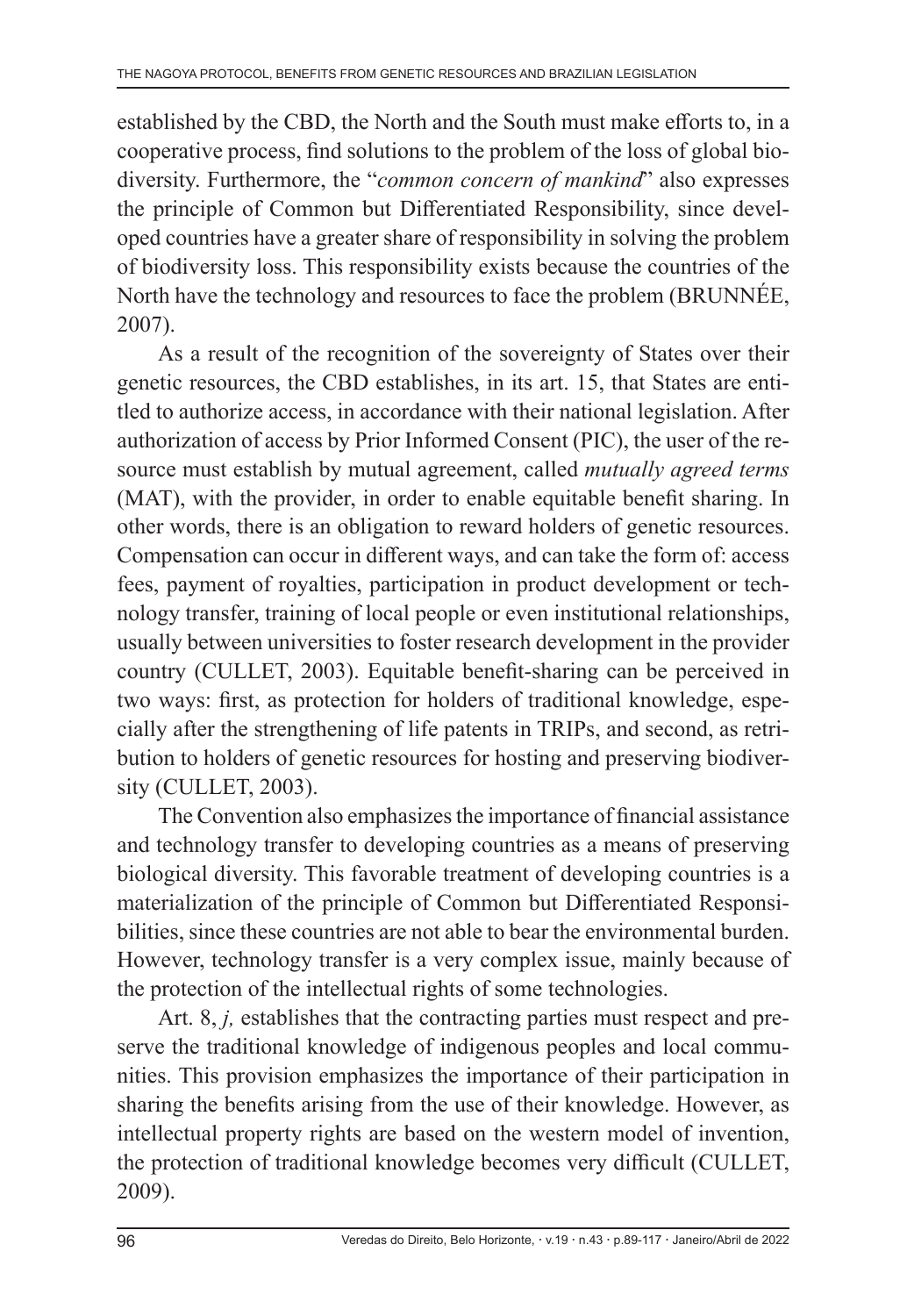The imprecision of some provisions of the CBD has become an obstacle to implementation and compliance by states. It is undeniable that the ABS regime was a great achievement and a paradigm shift, responding to the old calls of the South. However, in an attempt to please both sides in the negotiations (North and South), the convention, in some of its provisions (such as traditional knowledge in article 8, *j*, and the ABS, in article 15), presents itself as a merely rhetorical instrument. As evidence of the low level of implementation at the national level, in 2007 only 39 Contracting Parties out of 189 established any national legislation or committed to do so (BUCK; HAMILTON, 2011). In this context, the COP adopted, respectively, at its sixth and tenth meetings, the Bonn Guidelines on Access to Genetic Resources and the Fair and Equitable Sharing of Benefits Deriving from Their Use and the Nagoya Protocol on Access to Genetic Resources and the Fair and Equitable Sharing of benefits arising from its utilization (Nagoya Protocol). These instruments are complementary to the Convention and deepen its provisions in order to enable the effective implementation of the rules, at the domestic level, by the States.

#### **3 NAGOYA PROTOCOL**

The low level of CBD implementation due to the imprecision of most provisions and the absence of monitoring mechanisms, especially with regard to arts. 15 and 8, *j*, made developing countries pay attention to the need for an international instrument that could guarantee the effectiveness of the terms of the Convention. Therefore, in 2000, COP-5 established an Ad Hoc Working Group on Access and Benefit-Sharing (ABS) to develop guidelines on how to incorporate ABS provisions into their national legislation (related to Article 15 of the CBD). The result was the development of the Bonn Guidelines, which were adopted during COP-6, in 2002. That same year, the city of Johannesburg, South Africa, hosted the World Summit on Sustainable Development, which established an Implementation Plan. This plan provided for a negotiation within the CBD to establish an international regime for the equitable sharing of benefits (UN, 2020).

In 2004, COP-7, in its decision VII/19, determined that the Ad Hoc working group on Access and Benefit-Sharing, with the assistance of the Ad Hoc working group on art. 8, *j*, and the participation of non-governmental organizations, indigenous peoples, local communities, the private sector and academic institutions to develop an international regime of access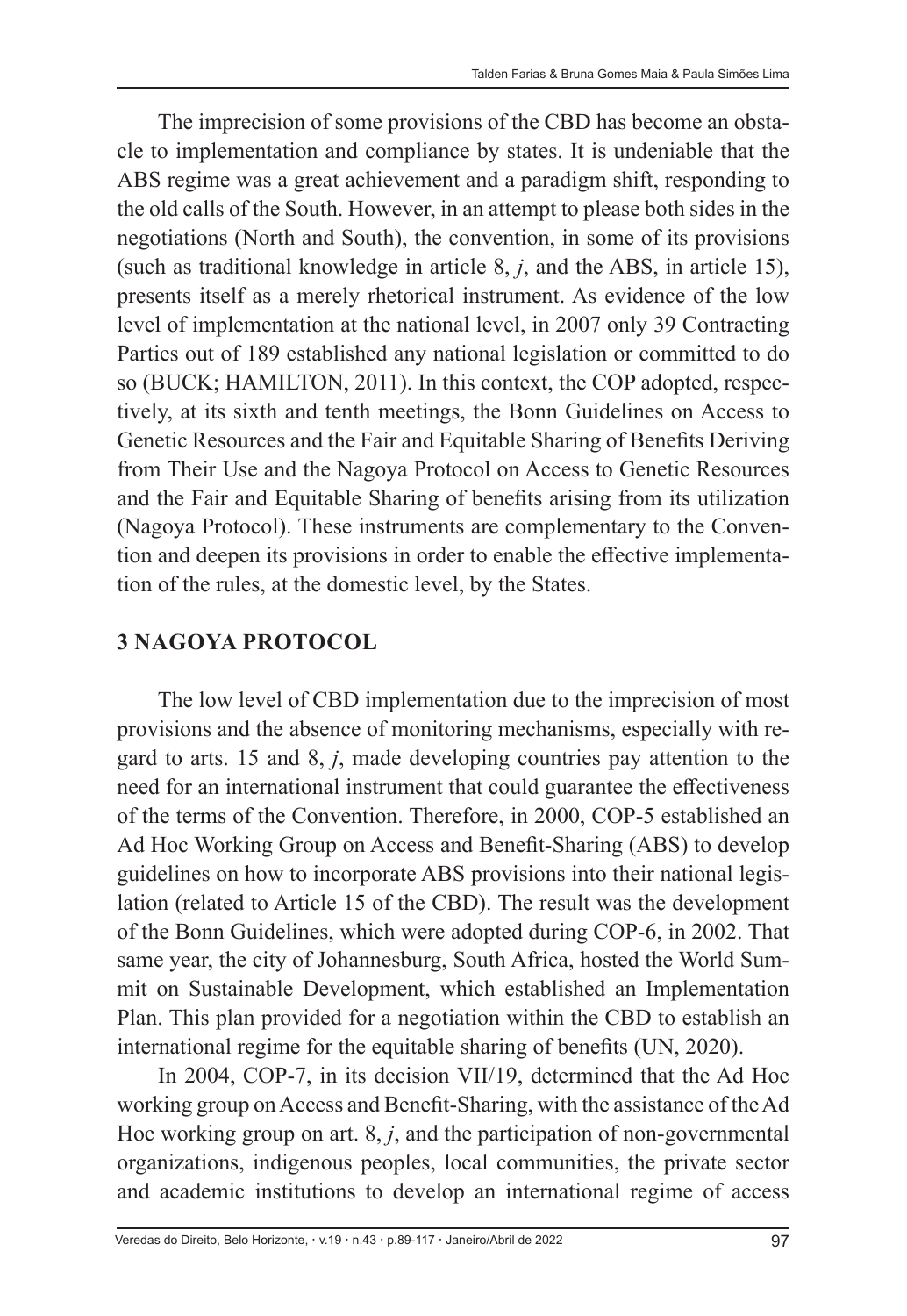and benefit-sharing. The negotiations lasted six years and were concluded in October 2010, at the tenth meeting of the COP. Decision X/1 finally approved the Nagoya Protocol, which was opened for signature in 2011 and entered into force in 2014. Currently, the protocol has 133 members (UN, 2022a).

The Protocol negotiations revealed, once again, the marked division between North and South. In the debates, the Group of Like-Minded Megadiverse Countries (LMMC), supported by the G-77, played an important role in defining the priorities of the South in measures to combat biopiracy. The Group is made up of 17 countries with biological biodiversity, mainly suppliers of genetic resources: Bolivia, Brazil, China, Colombia, Costa Rica, Congo, Ecuador, India, Indonesia, Kenya, Madagascar, Mexico, Peru, Philippines, South Africa and Venezuela (LING, 2011). One of the group's claims was that the adoption of the Nagoya Protocol was a prerequisite for the approval of the COP-10 "Nagoya Package", which included, in addition to the protocol, a Strategic Plan for the post-2010 period and a new strategy for resource mobilization (WARREN, 2010).

The objective of the Protocol is to advance even further in the implementation of the third objective of the CBD: the fair and equitable sharing of benefits arising from the utilization of genetic resources. Therefore, the Protocol focuses on establishing the procedural aspects of arts. 8, *j*, and 15 of the CBD, in order to facilitate the implementation of these provisions by the Contracting Parties. Art. 1 also states that the ABS regime should be instrumental "for the conservation of biological diversity and the sustainable use of its components". Therefore, the main objective of the Protocol is to guarantee the effectiveness of the two objectives of the CBD (KAMAU; FEDDER; WINTER, 2010).

### **3.1 Access and Benefit-Sharing**

The Protocol reiterates the sovereignty of States over their genetic resources and the need to obtain Prior Informed Consent (PIC) and Mutual Agreement (MA) to access them. Paragraph 3 imposes some obligations on supplier countries that intend to require the PIC, such as providing information on national procedures for access authorization, ensuring legal certainty and clarity of their legislation (SANDS *et al.* , 2012). In addition, § 3 emphasizes the obligation of countries to provide a license or equivalent, which would be proof of the decision to grant the PIC and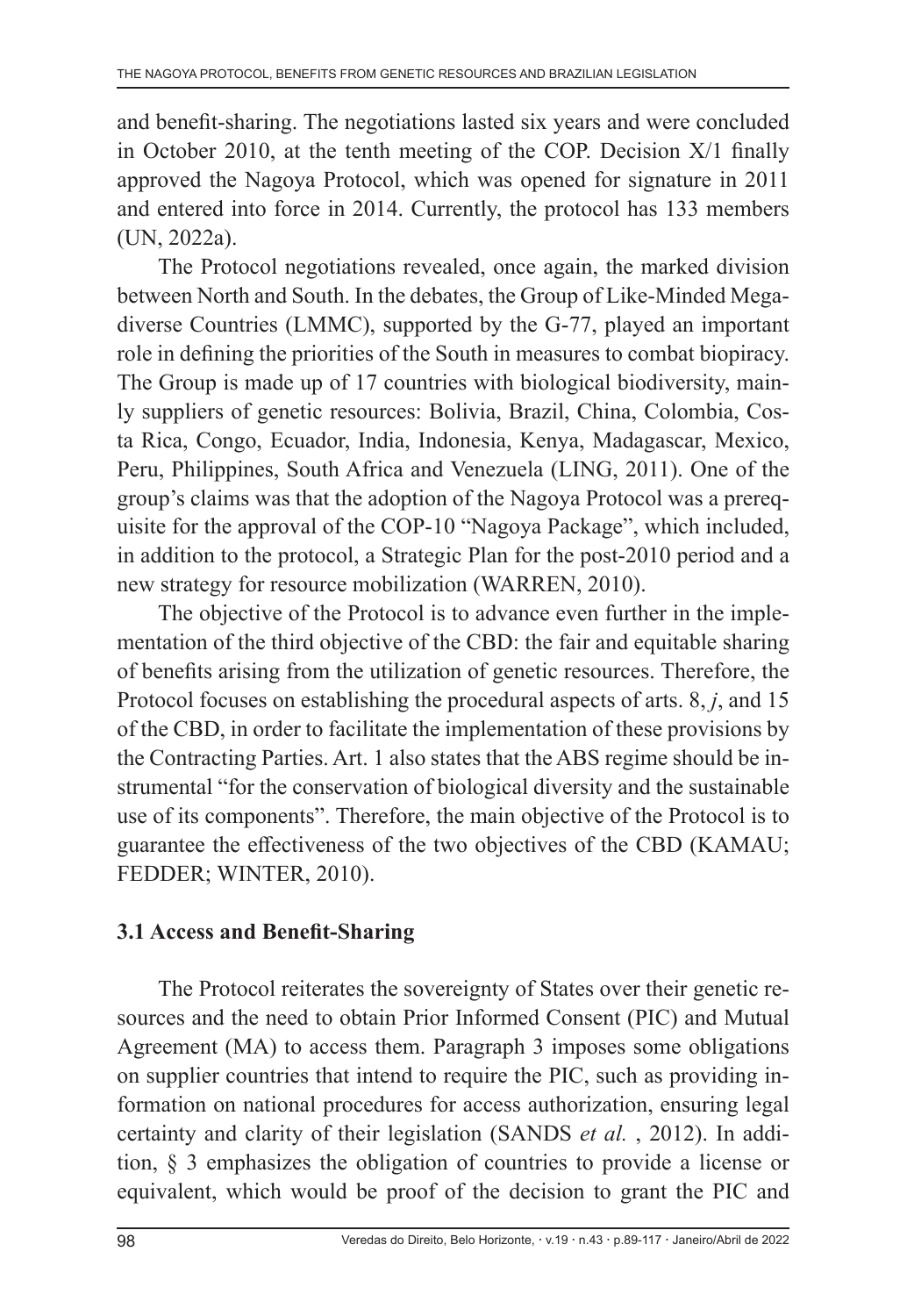establishment of the MA. Member states are also required to notify the ABS Clearing House. This last mechanism was established in art. 14 of the Protocol and serves as a means to share information related to access and benefit-sharing between the Parties to the Protocol.

Paragraphs 6.(2) and 6.(3). (F) are also related to access to genetic resources and establish an innovative provision related to indigenous and local communities. In accordance with these provisions, each Party, subject to national legislation, shall take measures to ensure that the PIC of indigenous and local communities is obtained for access to genetic resources in the territories in their possession. This was a great achievement as compared to the vague art. 8, *j*, of the Convention. However, Harrop (2011) criticizes the expression "subject to domestic legislation". The author argues that, as many countries do not recognize the rights of indigenous peoples in domestic law, these provisions would be ineffective for them (HARROP, 2011).

Art. 5 of the Protocol is related to the fair and equitable sharing of benefits through the MA. Paragraph 1 requires that the benefits arising from the utilization and subsequent application and commercialization of genetic resources be shared fairly and equitably with the Party that provides them, through the MAT. The benefits listed in the Protocol include both monetary and non-monetary benefits, which are also listed in the Bonn Guidelines. However, the Protocol's emphasis is on encouraging benefits for developing countries through technology transfer, collaboration and cooperation in technical-scientific research and development programs, as established in art. 23 (KAMAU; FEDDER; WINTER, 2010).

Art. 5, §§ 2 and 5, also establishes that the Parties shall adopt administrative, legislative or policy measures in order to ensure that the benefits arising from the use of traditional knowledge and genetic resources held by local indigenous peoples, people and communities are shared fairly and equitably. Access to traditional knowledge associated with genetic resources is also dealt with in art. 7, which establishes that, in compliance with national legislation, the Parties must ensure that the use of traditional knowledge held by indigenous and local communities takes into account the PIC or any form of approval by them, in addition to their participation.

### **3.2 Compliance**

One of the central issues of the Protocol for developing countries is related to compliance mechanisms. They believed that without provisions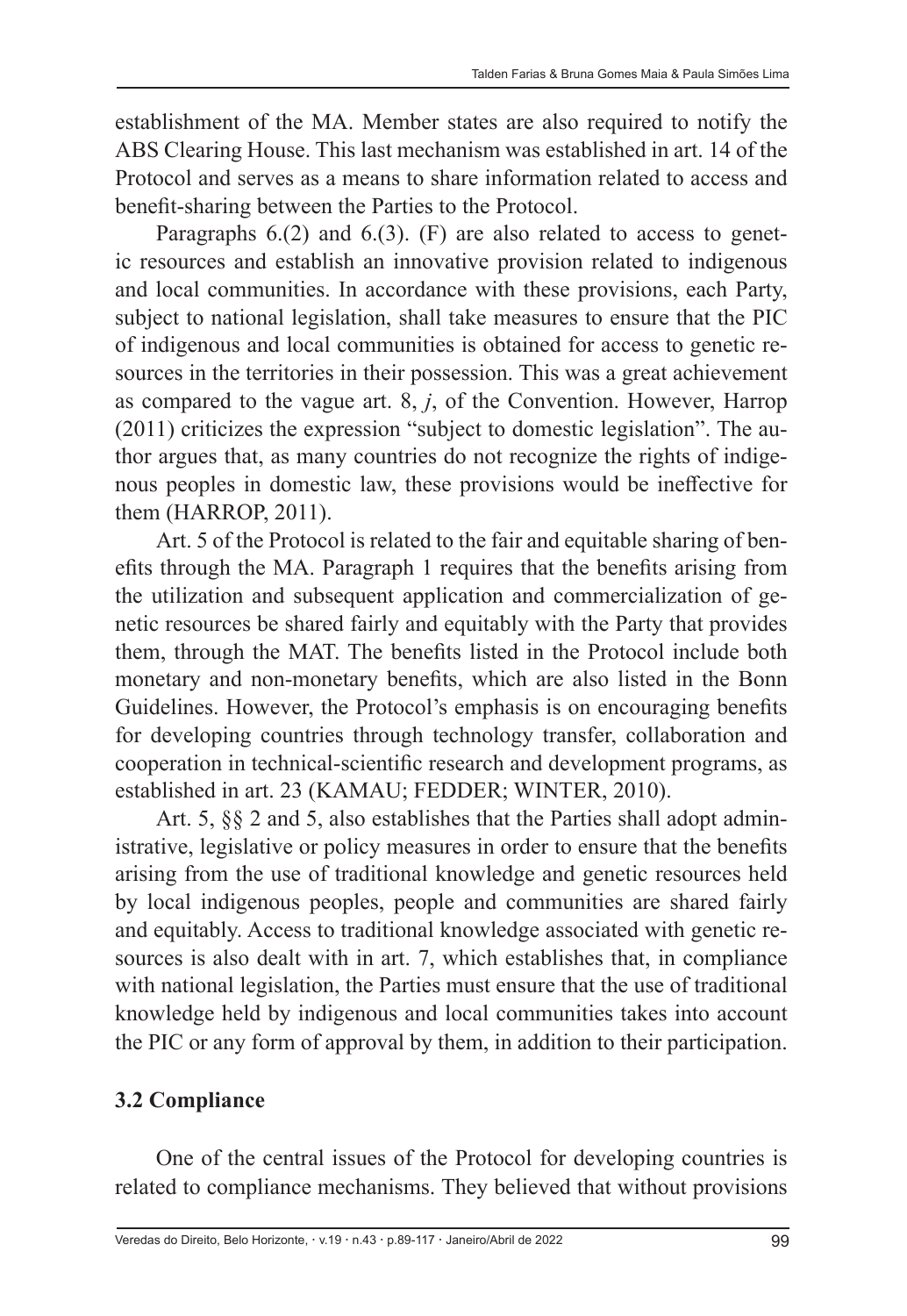to improve monitoring of access and benefit-sharing of genetic resources through the PIC and MA, the problem of biopiracy would never be corrected. Arts. 15, 1, and 16, 1, emphasize that Parties should develop adequate legislation to ensure that genetic resources and associated traditional knowledge are accessed with due regard to the PIC and the establishment of the MA within their jurisdiction (BUCK; HAMILTON, 2011). In addition, the user country must take adequate and effective measures to deal with situations of non-compliance, in accordance with art. 15.2. However, Jospeh (2010, p. 90) argues that "the Protocol has been very tolerant of non-compliance, expressing its sympathy to violators by using the expression "as far as possible and as appropriate", such as arts. 15.3 and 16.3, which make cooperation in cases of alleged violations more flexible and do not establish any mechanism to deal with the situation of non-compliance.

Art. 17.3, confirms that an international certificate of compliance should serve as verification that genetic resources have been accessed taking into account the PIC and the establishment of the MA. After acquiring a license or equivalent from the national authority, the "ABS Clearing House" issues the certificate of compliance. However, it is important to note that art. 17 is restricted to the use of genetic resources. This means that it does not apply to traditional knowledge (TK) associated with genetic resources. According to Nijar (2011, p 11), this represents "serious flaw as most cases of biopiracy relate to the unlawful use of such TK". At this point, the Protocol ends up harming its purpose of valuing Traditional Knowledge.

According to art. 25, § 2 of the Protocol, the same financial mechanism of the CBD, the Global Environment Facility*,* was responsible for funding activities of the Parties to the Protocol, especially in relation to developing and less developed countries. Financial support focuses on ratifying the protocol and funding projects that will promote technology transfer and private sector engagement (UN, 2022b).

Despite all the challenges that the Protocol still faces, the relevance of the instrument's initiative to tackle the problem of biopiracy is undeniable. Finally, an international ABS regime was created, emphasizing not only genetic resources but also the traditional knowledge associated with them. According to Lima (2016, p. 58), "the Convention already indicated the importance of countries encouraging sharing in this case [for indigenous and local communities that hold traditional knowledge], but the Protocol recognized this right in a more direct and definitive way [ …]". In this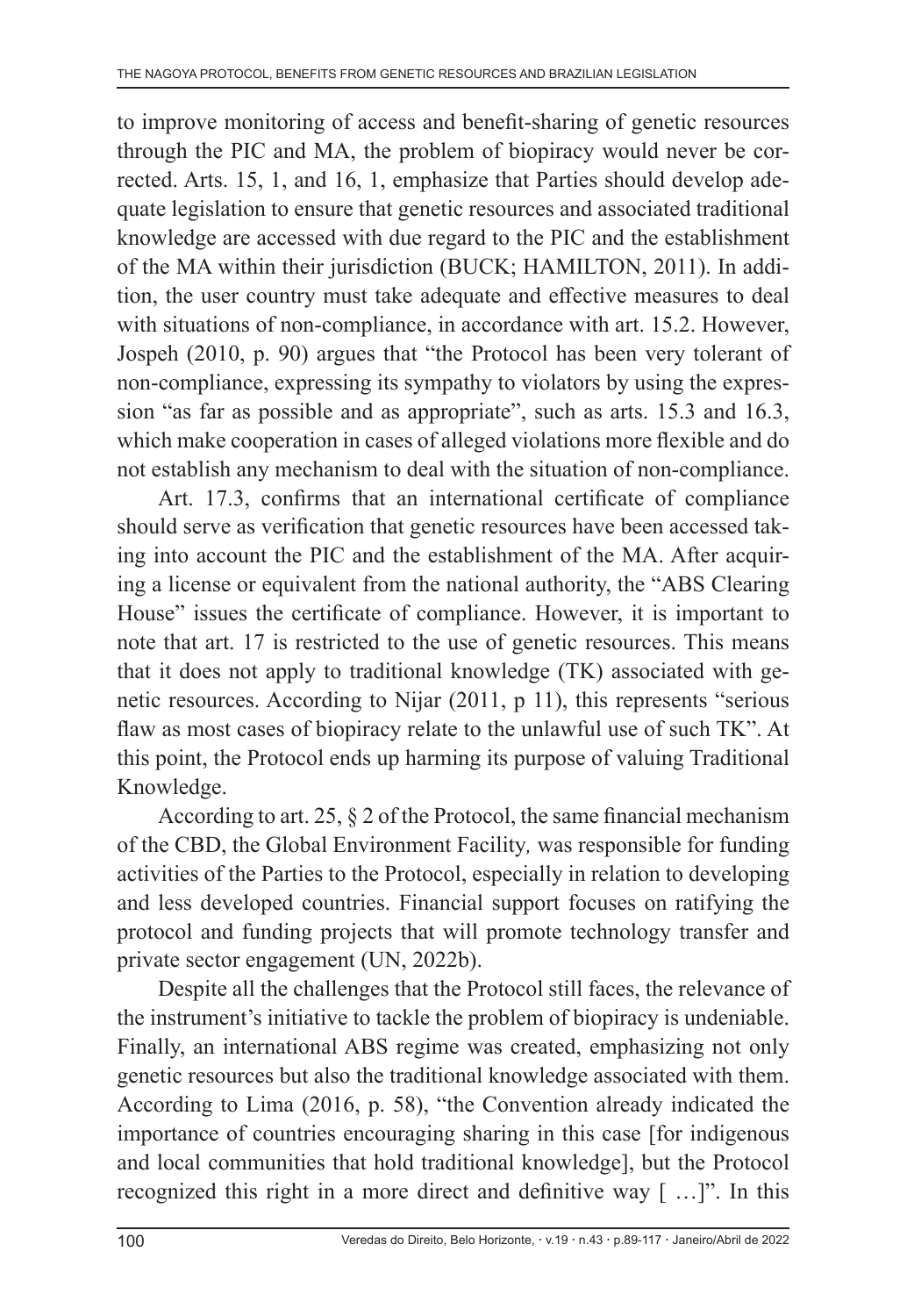context, the Protocol is a notable acknowledgment of the environmental injustices suffered by the South and appears, at the international level, as a means of corrective justice.

#### **4 BRAZIL: THE COUNTRY OF "HYPERDIVERSITY"**

Brazil holds one of the greatest biodiversity on the planet, covering the largest extent of tropical forest cover in the world, including almost two-thirds of the Amazon (BUTLER, 2020). In addition, the Caatinga is the only uniquely Brazilian biome, housing 900 species of animals and plants (BUTLER, 2020). Approximately a quarter of all freshwater fish in the world (about 23%) are in Brazilian rivers, as well as 16% of the planet's birds, 12% of mammals and 15% of all animal and plant species (BARLOW *et al . al* ., 2018).

Due to its mega-diverse nature, Brazil is at the center of discussions and agendas about global biodiversity. In the CBD context, Brazil was part of the G77, advocating sovereignty over its resources, with an emphasis on sustainable development, while seeking to alleviate the problem of social inequality and income distribution in the country.

The affirmation of the concept of sustainable development  $\tau$  made Brazil and other developing countries start to perceive the environmental issue in a more positive way (HURREL, 1992), since the recognition of the importance for the developing countries of the eradication of poverty and reduction of social inequality allied to economic development began to appear in several international instruments, such as the CBD and Nagoya.

As a megadiverse country, Brazil has always been the target of exploitation of its natural resources. The first natural product to be exploited was pau-brasil, which almost resulted in the extinction of this species in the country (GONÇALVES, 2009). Even after independence, in 1822, Brazil continued to be the target of the appropriation of its resources by the North, insofar as biodiversity was considered "the common heritage of humanity" and access to Brazilian genetic resources occurred free of any burden. As biotechnology developed, access to resources became more sophisticated. Instead of exploring jaborandi's raw material, for example, companies in the North began to extract the plant's properties, studying its genetic resources. In the case of jaborandi, in 1991, the German company Merck patented the active that gave rise to the glaucoma drug called Pilocarpine (BRUNO, 2018).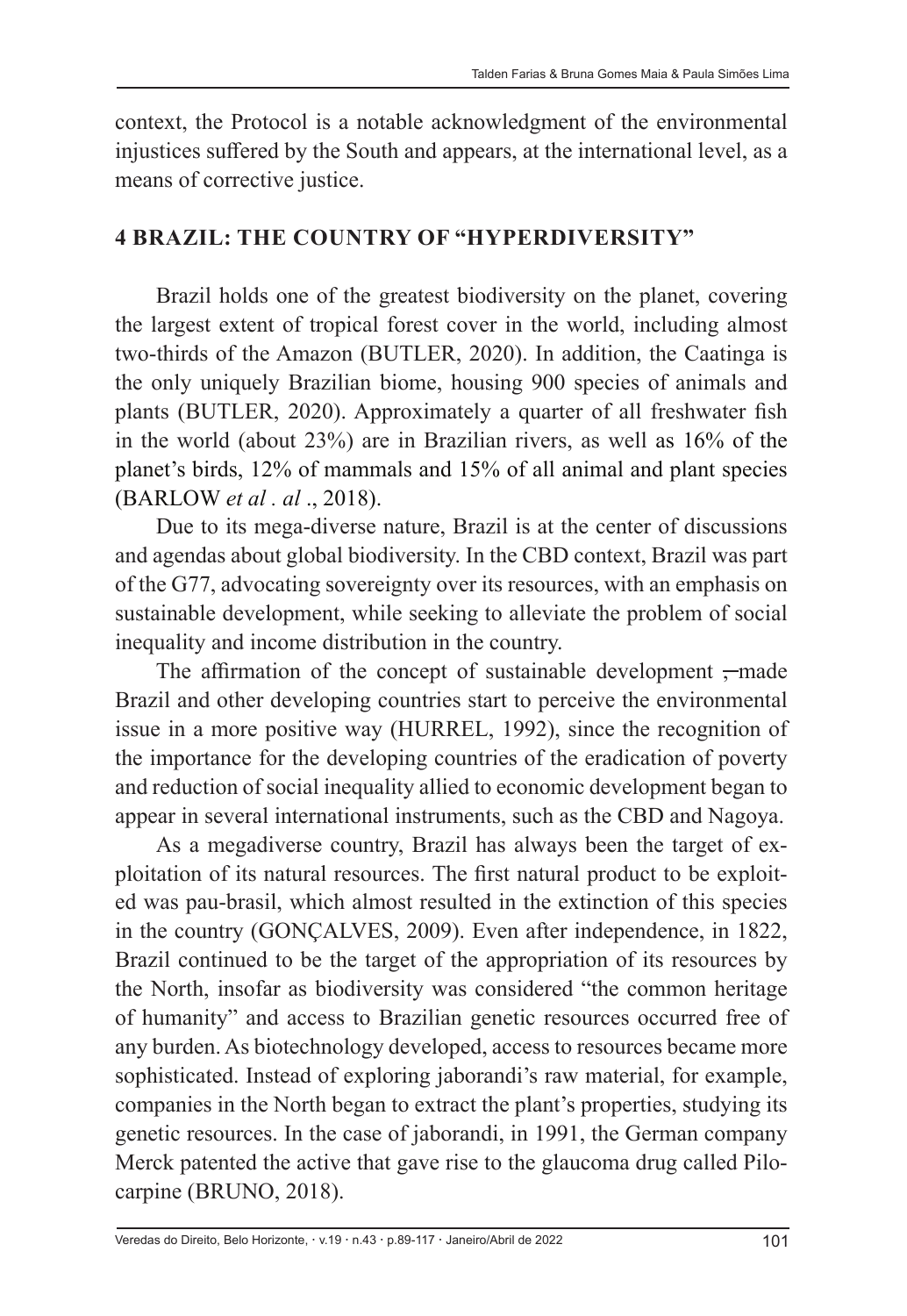A famous case of biopiracy in Brazil is the "frog vaccine". The Amazon region is home to a species of frog known by the scientific name of *Phyllomedusa bicolor* . Indigenous and local communities have a tradition of using a secretion expelled by the animal to cure hookworm and relieve pain in general. In the early 1980s, scientists from the North began to research the effects of secretion in international laboratories. Research has revealed that the secretion contains two substances, dermorphin and deltorphin, which are effective as analgesics, antibiotics and in strengthening the immune system ( VARGAS, 2014; CUNHA, 2020). The substance ended up being patented in the United States, European Union and Japan, under more than ten patents. None of them took into account the traditional knowledge of Brazilian indigenous healers or the origin of the genetic resource (HOMMA, 2008).

The CBD came to start the process of modifying this scenario, introducing the recognition of the sovereignty of states over their natural resources, in an attempt to prevent or at least create a path for the regulation of their appropriation by other states.

### **4.1 Brazilian Legislation on Access and Benefit Sharing**

In Brazil, the consolidation of the environmental theme in the legislation took place with the Law of the National Environmental Policy (Law No. 6.938/81) and, later, with the Federal Constitution of 1988. The Magna Carta innovated in the country's environmental order, starting to consider the environment as a diffuse legal asset and a fundamental right, being the duty of the Government and the whole community to preserve it for present and future generations (BRASIL, 1988).

Nonetheless, the legal system remained silent on the issue of biopiracy and its destructive effects on the country, with no advances in terms of inspection and combat. Addressing the issue of biopiracy in Brazil began only after the signing of the CBD. The Convention was enacted in Brazilian jurisdiction through Decree No. 2,519/1998. However, it was only in 2000 that the Convention was effectively regulated, through Provisional Decree No. 2052-1/2000, which underwent several reissues and was eventually replaced by PD No. 2.186-16/2001 (MACHADO; GODINHO, 2011). At the time, the controversial case of a contract between the Organização Social Bioamazônia and the Novartis pharmaceutical company prompted the issue of a legal regulation that dealt with access and benefit-sharing of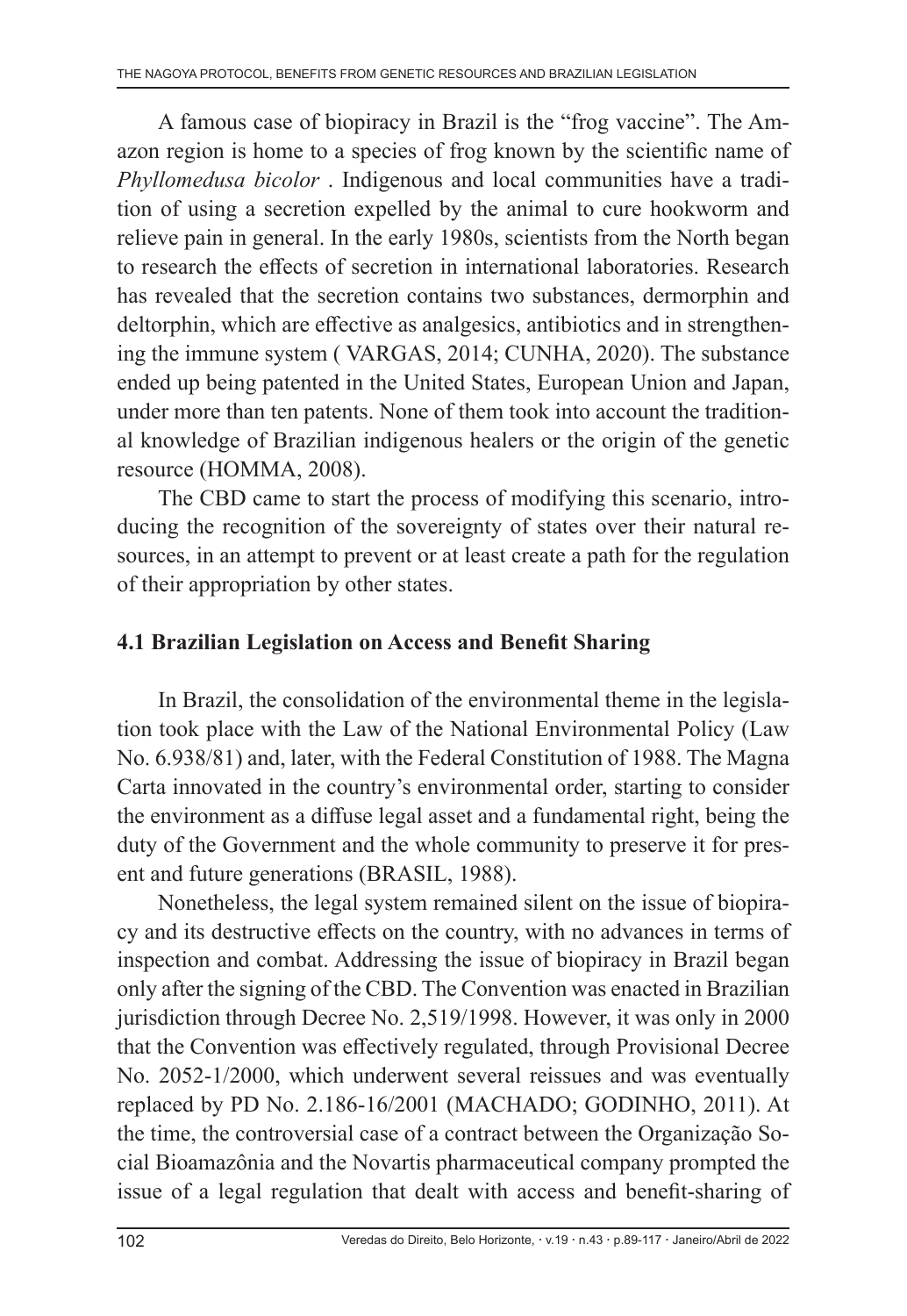genetic resources (SACCARO JR, 2011).

This contract provided that Novartis would have the right to any discovery related to future products and processes developed from the genetic resources of the Amazon. In return, Bioamazônia would receive 1% *royalties* on new discoveries, for ten years. However, the contract suffered several criticisms, among them, the lack of participation and knowledge of the Ministry of the Environment about the terms of the negotiation and the inadequacy of the form of benefit sharing (MACHADO; GODINHO, 2011). In this context, the Brazilian government, which had recently ratified the CBD, realized the urgent need to have a legal instrument that would regulate access to and benefit-sharing of genetic resources in Brazil (AMARANTE; RUIVO, 2017).

Provisional Decree No. 2,186-16/2001 brought important provisions on access to genetic heritage, associated traditional knowledge and benefit sharing. However, it was considered too rigid and restrictive, mainly in relation to the Contract for the Utilization of Genetic Heritage and Benefit Sharing (CURB). This contract was always required when an institution (university or company) wanted to carry out research in which there was a sample of genetic material or associated traditional knowledge. Another problem was the average time to obtain authorization for access to genetic heritage from the Genetic Heritage Management Council (CGEN), which was approximately 550 days (TÁVORA *et al*., 2015). During the term of PD No. 2,186-16, of 2001, only 110 benefit-sharing contracts were signed, only one of them providing for benefit-sharing for indigenous populations (TÁVORA *et al*., 2015). It was noticed, therefore, that excessive bureaucracy caused a disincentive to research and innovation, in addition to a low number of benefit-sharing agreements. In response to the limitations of PD No. 2,186/16, of 2001, Law no. 13.123/2015 arises.

### **4.2 The Brazilian Biodiversity Law**

Law No. 13.123/2015, the new legal framework for biodiversity in Brazil, regulates item II of § 1 and § 4 of art. 225 of the Federal Constitution and art. 1, subitem j of art. 8, subitem c of art. 10, art. 15 and §§ 3 and 4 of art. 16 of the Convention on Biological Diversity. The law regulates the form of access to genetic heritage and associated traditional knowledge, in addition to benefit sharing for the conservation and sustainable use of biodiversity. The aforementioned law establishes new rules for the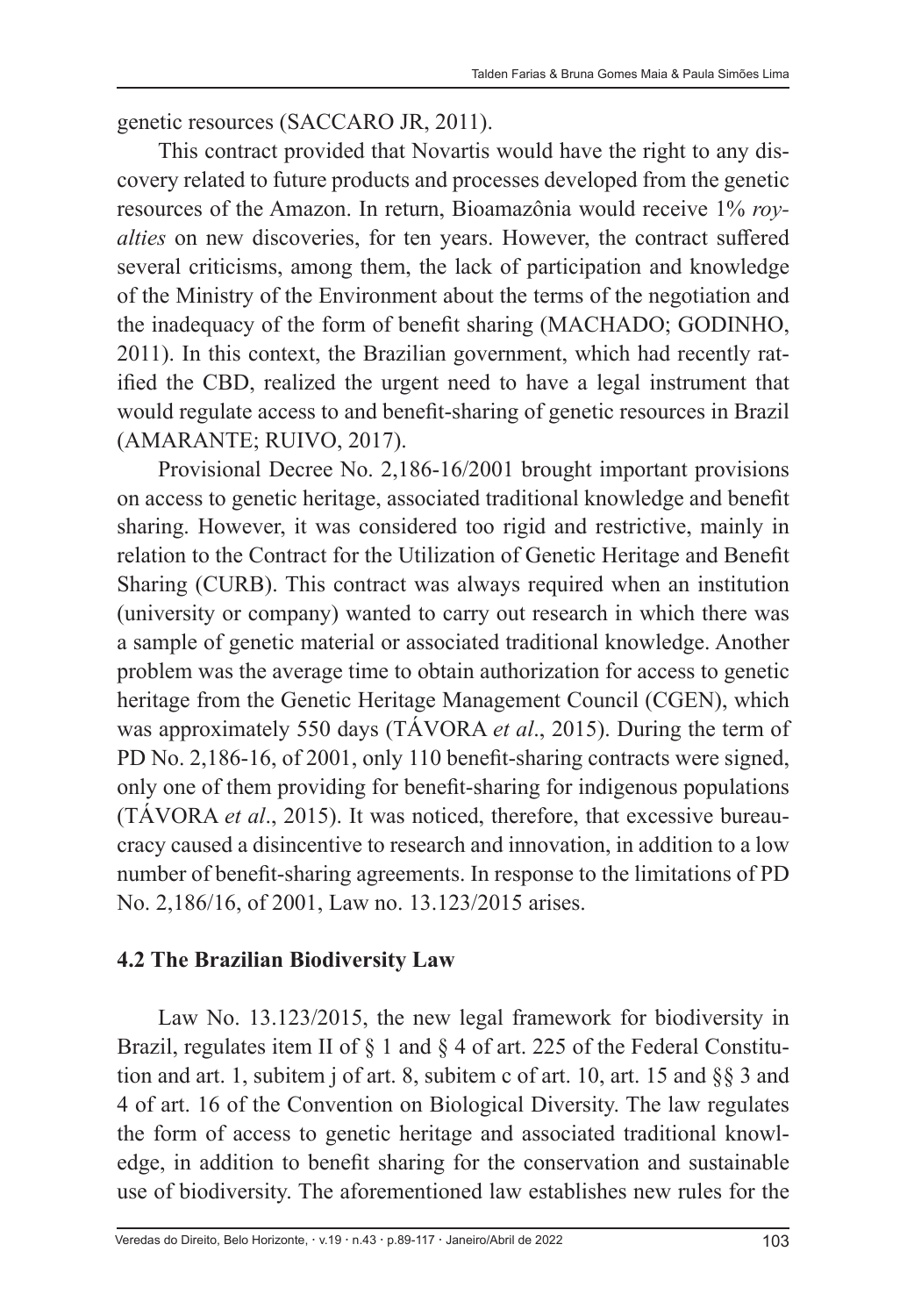regularization of these practices, in particular, through the establishment of a mandatory system of self-declaratory registration of activities that use resources from Brazilian biodiversity, the National System for the Management of Genetic Heritage and Traditional Knowledge Associate (SisGen).

Thus, through the new system, an attempt was made to facilitate the registration of access to genetic resources and traditional Brazilian knowledge, as a means of establishing a type of control and traceability of the utilization of biodiversity. According to Boff (2015, p. 118), "it is perceived that the standardization has reduced bureaucracy and facilitated the procedures for access to genetic heritage and associated traditional knowledge, leaving the Federation's role to guide the entire process, as it will authorize access to genetic heritage".

SisGen is managed by the Genetic Heritage Management Council (CGen), a body linked to the Ministry of the Environment, with deliberative and normative competence, formed by representatives of federal agencies and entities and civil society from areas ranging from the business and academic sector to groups of traditional communities, family farmers and indigenous populations (TORRES, 2015).

Under the law, the Associated Traditional knowledge (ATK) is classified as identifiable and unidentifiable in origin. In the case of access to ATK of identifiable origin, in addition to the fixed amount of 0.5% of the net revenue of the finished product or reproductive material, to be paid to the National Fund for Benefit Sharing, the law provides for a variable amount to be fixed by free negotiation, between the users and communities involved to be paid on the basis of benefit sharing. In theory, they can demand any amount. The law provides for the participation of indigenous populations and traditional communities through the Sectorial Chamber, through meetings, with the possibility of proposing criticisms and suggestions to the CGEN plenary. This was considered a positive point in the legislation, as it allows the effective participation of interested parties, generating the gradual improvement of the standard.

However, despite some significant advances, the new law has been the target of severe criticism. One of them is that, even though they are the addressees of the norm, traditional communities were not previously consulted and did not participate in the process of drafting the law (MOREIRA; CONDE, 2017). Brazil, as a signatory to Convention No. 169 of the International Labor Organization (ILO) on Indigenous and Tribal Peoples (Decree No. 5051, of April 19, 2004), has a duty to ensure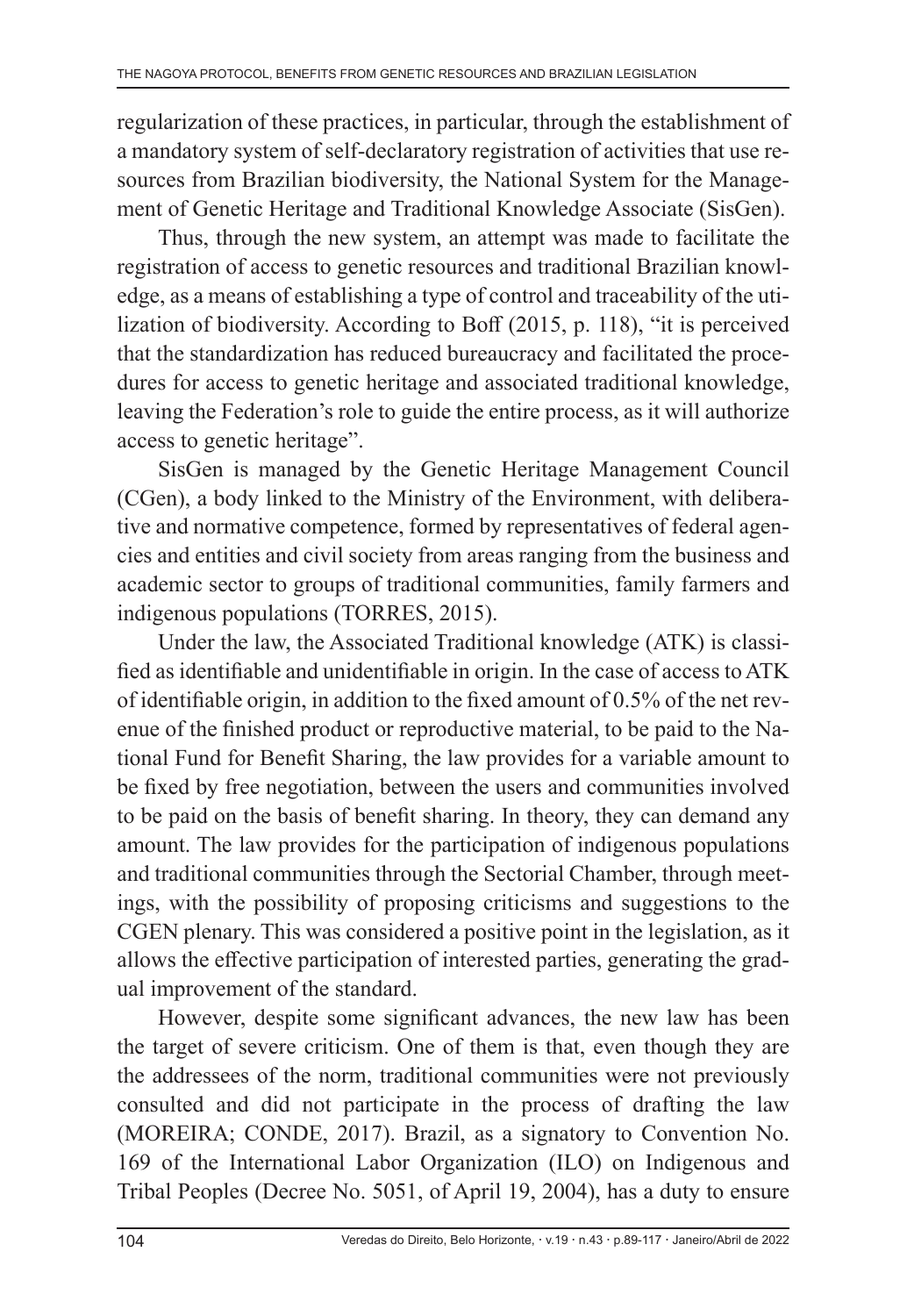that indigenous people are consulted in advance about any laws that are being discussed and that may impact their rights (TÁVORA *et al.*, 2015; MOREIRA;CONDE, 2017). According to Távora *et al*. (2015, p. 45) "this failure can expose the Federation to national and international responsibility for imposing a law on the Indians without first hearing them properly, an affront to the provisions of this Convention".

Likewise, civil society had no participation in the construction of legislation (SANTILLI, 2015). Social movements only achieved some visibility when the law had already been enacted, at the stage of its regulation, clearly a pro forma gesture only on the part of the government. Consequently, there was an emptying of popular participation in the construction of a dialogue on the regulation (TORRES, 2015). At this point, as Torres (2015) asserts, despite the presence of civil society in the composition of the CGen, it does not present itself as effectively equal, insofar as the government's participation is greater than that of civil society, with the representation of traditional communities and of the academy being only 1/3 each, which ends up generating a clear advantage for the representation of economic interests.

According to its defenders, the idea of sanctions provided for in the laws relating to mandatory registration would prevent resources from being taken out of the country and patented without the proper distribution of resources to Brazil, as is the case with biopiracy.

It so happens that another part of the criticism points out that the effect generated with the new legislation was precisely the opposite, due to the strong deregulation that can be extracted from the law, triggering a backlash that would make access to resources too easy, generating less protection for resources, intensified, it should be noted, by the reduction of the Federation's supervisory power compared to the previous regulation (SBMT, 2018). Still with regard to inspection, it is important to note that art. 93 of Decree No. 8,772/16 established the common competence of Ibama, the Navy Command and the Ministry of Agriculture and Livestock for monitoring access and sharing. However, this shared competence ends up increasing the chances of omission, as practice shows that one ends up waiting for the other to act, generating a paralysis of the monitoring bodies. In environmental matters, the simultaneous indistinct administrative competence does not seem to be the best way, so much so that the Complementary Law No. 140/2011 sought to establish as a primarily responsible body the one that grants the authorization or license.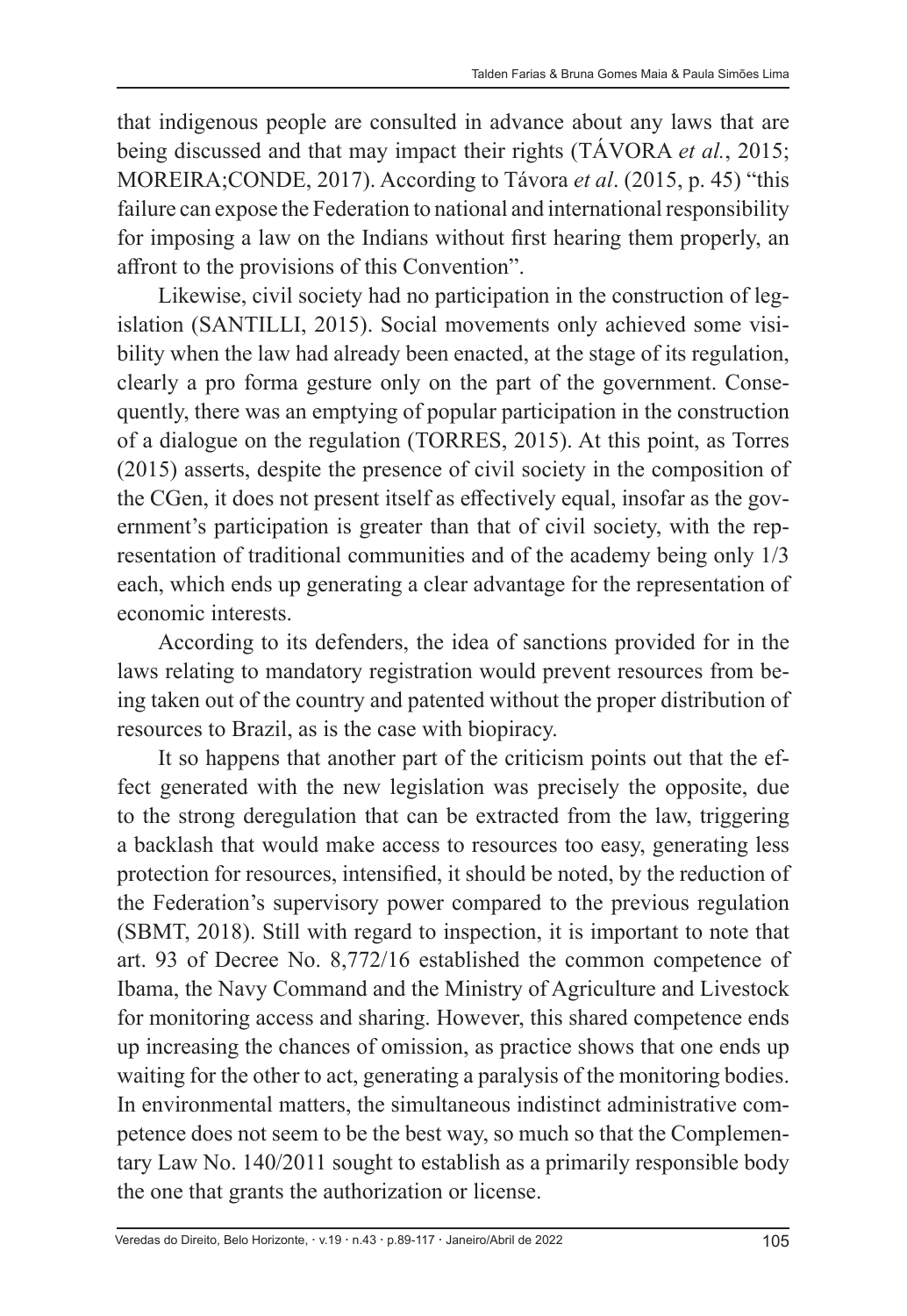Another significant change was the alteration in the Cgen's decision regarding the authorization of access and remittance activities. Previously, the body deliberated on authorization in agreement with the holder of traditional knowledge. Now, it has competence only to attest to the regularity of the access itself (CUCO; FERES; MOREIRA, 2018). That is, the control of the body is done after access, increasing the chance of biopiracy. It is worth noting that to date there is no criminal classification for the crime of biopiracy, which is absolutely regrettable<sup>5</sup>. In effect, Law No. 9,605/1998, the so-called Environmental Crimes Law, and the Biodiversity Law did not stipulate criminal sanctions for the practice (MENDES; POZZETTI, 2014), although several ecologically less serious conducts are typified as a crime. Therefore, the conduct consists of a mere administrative infraction, provided for in Decree No. 8,772/2016, punished with a fine.

The classification of traditional knowledge started to be done as of identifiable and unidentifiable origin, only requiring the prior consent of the first group. In other words, this means that when there is no possibility of establishing a link of origin with at least one indigenous population, community or traditional farmer, consent is waived. Furthermore, the law considers genetic heritage of a traditional local or Creole variety or locally adapted or Creole breed for agricultural activities to be of unidentifiable origin (BRASIL, 2015).

Regarding benefit-sharing, art. 17 of the legal framework limits its application only to finished products and reproductive materials, not considering all stages of production and not providing for distribution to intermediate products in the production chain. In addition, art. 20 establishes fixed criteria for sharing (1% of annual net revenue from economic exploitation), which, combined with the forecast of exemptions, open the way to stifle benefit sharing (TORRES, 2015).

The academy received the new legal diploma with optimism, as it won three seats in the CGEN (SBPC, ABC and Associação Brasileira de Antropologia) and an exclusive sectoral chamber to propose suggestions and improvements for the sector (BUSTAMANTE *et al*., 2018). The most adversely affected were the holders of traditional knowledge, since the classification of their knowledge in identifiable origin or not limits the obligation to obtain prior consent and benefit-sharing (MOREIRA; CONDE, 2017). Furthermore, the lack of mention of benefit-sharing from

<sup>5</sup> Bills No. 4225/04 and No. 6794/06, authored by deputies Carlos Rodrigues (PL-RJ) and João Campos (PSDB-GO), respectively, seek to typify biopiracy as an environmental crime.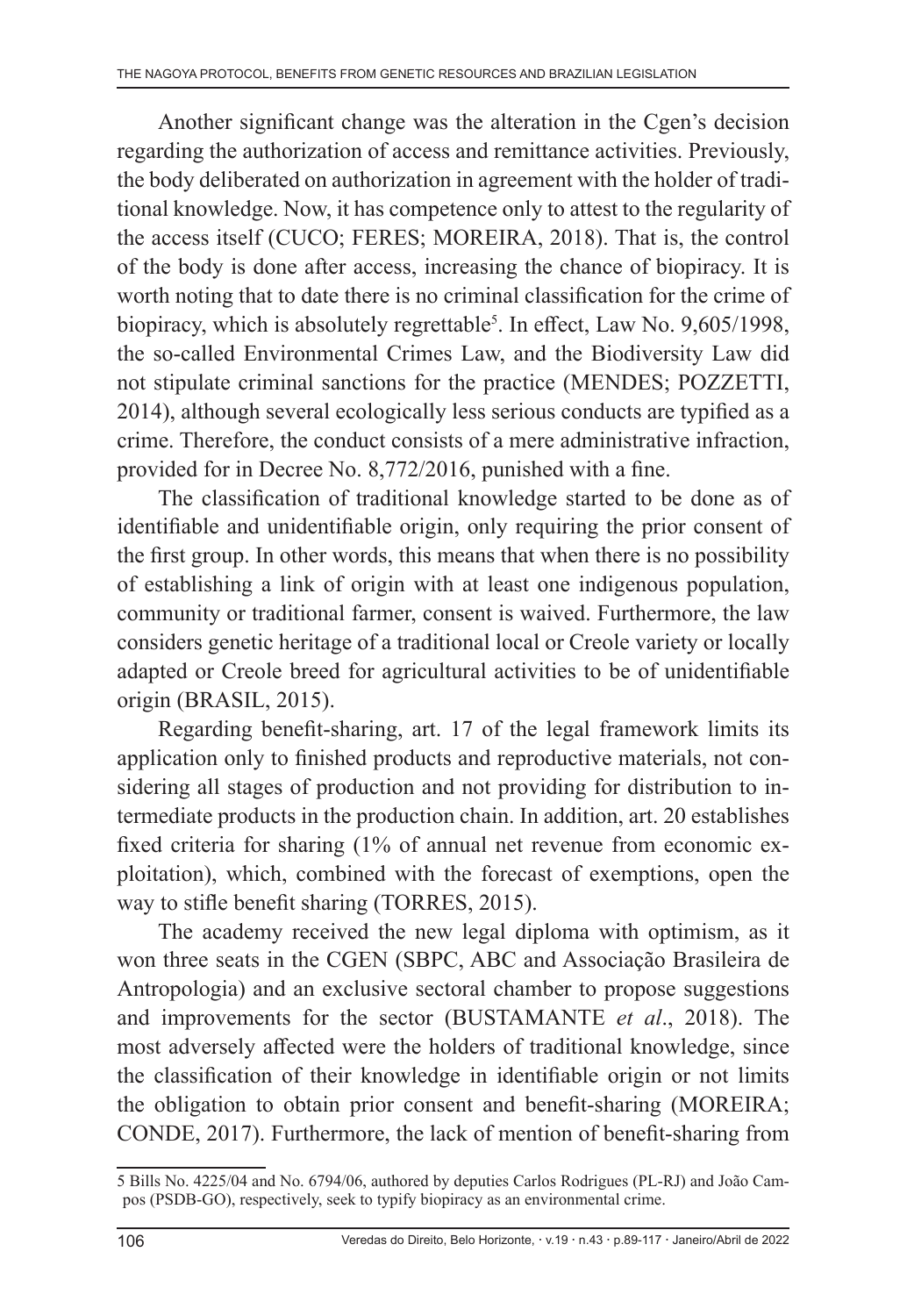intermediary products also harmed the interests of holders of traditional knowledge.

Recently, the Nagoya Protocol was ratified by Brazil, which means a positive nod to the resumption of discussions on environmental issues in the country, a gesture considered relevant, above all, to lessen the negative effects on the international scene of the deleterious posture taken in recent years with regard to environmental protection.

### **4.3 Is the Biodiversity Law compatible with the Nagoya Protocol?**

Legislative Decree No. 136 of 2020 that approved the Nagoya Protocol provides for some conditions for the final approval of the text. Among them, that Law No. 13.123/2015, should be considered as the domestic law for the implementation of the Nagoya Protocol. It so happens that, according to some authors, there are provisions of the Protocol that conflict with the aforementioned law (BARBA, 2017; DOURADO, 2017; SILVEIRA, 2017). According to them, the absence of the obligation of prior consent for traditional knowledge of unidentifiable origin and the establishment of a percentage for benefit-sharing violates arts . 5 and 7 of the Protocol.

It is well known that international agreements tend to be quite generic, precisely to encompass the largest number of signatory states and avoid controversies arising from the peculiarities of each legal system. As a means of facilitating implementation, the text of the Protocol grants wide discretion to member states to regulate the matter. In this sense, Possenti and Colombo (2020) understand that, in general, Law No. 13.123/2015 is compatible with the text of the Nagoya Protocol, as Brazil acted in accordance with the freedom that the Protocol itself granted it.

However, freedom of regulation cannot contradict the objective of the international agreement: the fair and equitable distribution of the benefits arising from the utilization of genetic resources in order to contribute to the conservation of biodiversity. Therefore, it is necessary to assess whether the absence of mandatory prior consent for access to traditional knowledge of unidentifiable origin and the establishment of a percentage for the sharing of monetary benefits are compatible with the spirit of the treaty in question.

Souza Filho (2017) criticizes the division made by the law between identifiable and unidentifiable knowledge. According to him, the "unidentifiable" is actually just a difficulty in identification. Also according to the author, such an obstacle should not be a reason to waive the need for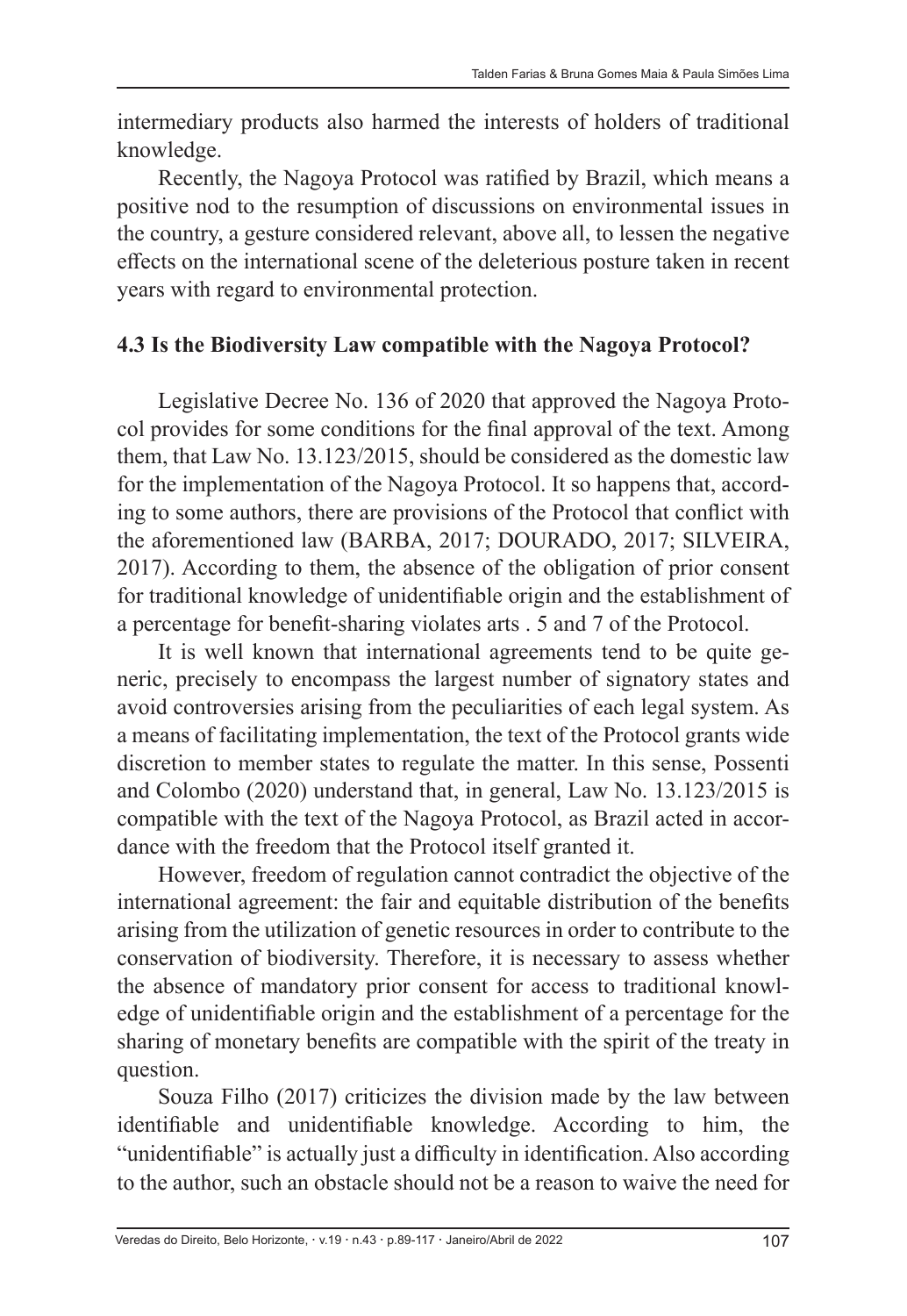consent, since a more elaborate research could discover indigenous peoples and communities of origin. Silveira (2017) states that the percentages set for benefit sharing remove the decision-making power of traditional communities in negotiations, since the percentages have already been fixed by law. On this point, we dare to disagree with Silveira, because in addition to the fixed percentage of 0.5% to be paid as monetary distribution to the National Benefit Sharing Fund, the law provides for a variable amount to be negotiated between the user and traditional communities. Regarding the criticism made by Souza Filho, the difficulty in identifying the holder of the CTA is real, since it is about a knowledge that by its essence does not have a single (collective) owner and is extremely dispersed.

Since its inception, Law No. 13.123/15 has been criticized for the lack of participation of indigenous peoples. Compared to PD 2,186-16/2001, the aforementioned law was, in general, more harmful to these communities. However, it cannot be said that the Biodiversity Law contradicts the text of the Protocol, as the use of open clauses with expressions such as "each party shall take legislative, administrative and policy measures, as appropriate" provide a wide degree of discretion for the States Parties.

### **CONCLUSION**

By establishing that terrestrial biodiversity is a common concern of humanity, abandoning the concept of common heritage, defended by the North, the CBD represented an enormous achievement for the countries of the South. The Nagoya Protocol was an offshoot of this movement, which was led by the Group of 77 countries, and which seeks distributive justice within the scope of international environmental law.

In Brazil, CBD was internalized in the Brazilian legal system through Decree No. 2,519/1998. However, only in 2001, as a consequence of the repercussion of the controversial case of the contract between the Organização Social Bioamazônia and the pharmaceutical company Novartis, was the Convention effectively regulated. Provisional Decree 2,186-16/2001 was the legislative instrument chosen to address the issue of access and benefit-sharing of genetic resources.

However, this MP was heavily criticized, mainly by researchers, for establishing many bureaucratic procedures to authorize access to genetic resources. The main focus of criticism was related to the Contract for the Utilization of Genetic Heritage and Benefit Sharing (CURB) and, in the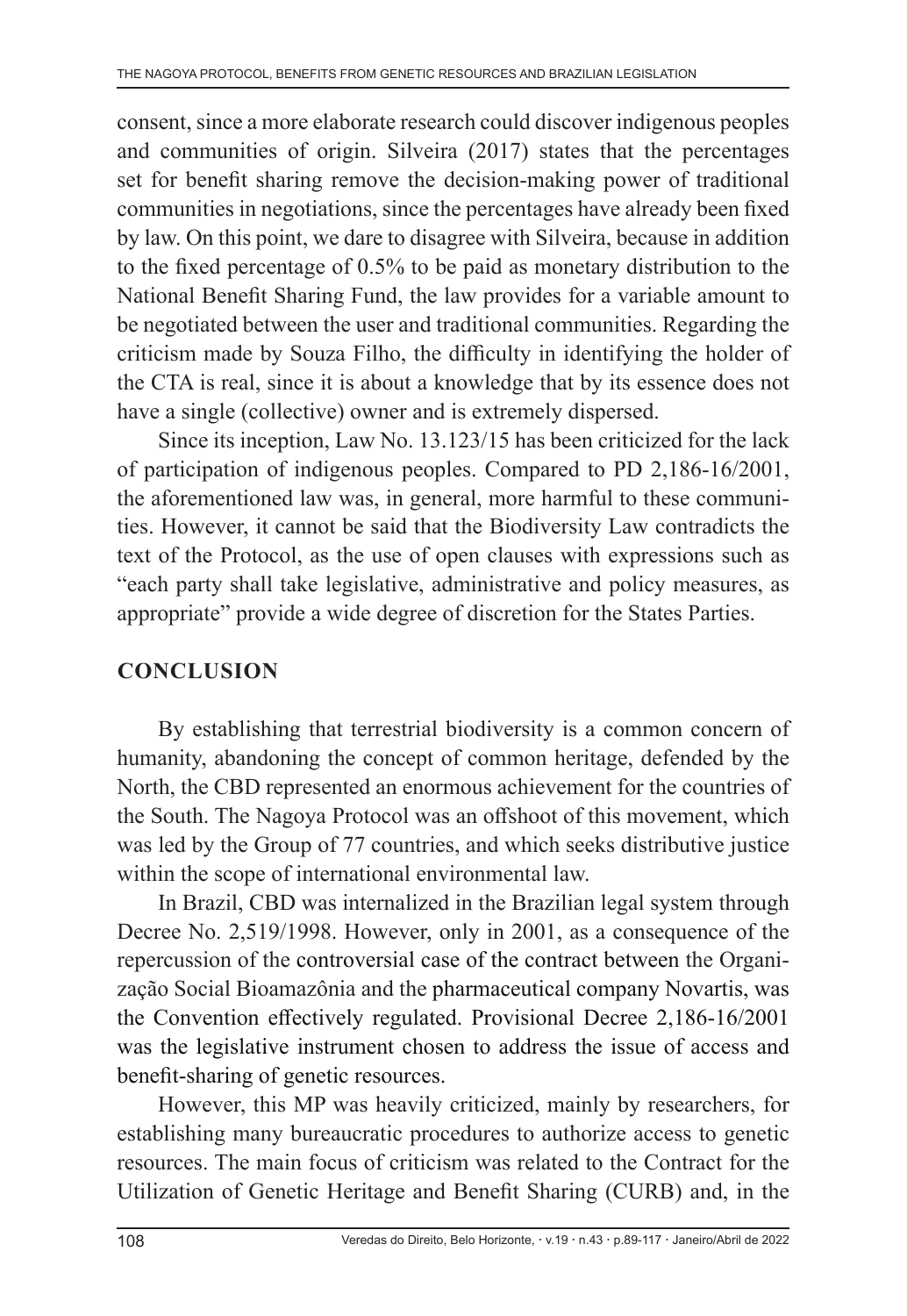long term, to obtain authorization for access to genetic heritage from the CGEN. It was noticed that the excessive bureaucracy that, in principle, aimed to curb the practice of biopiracy, ended up discouraging research and innovation in the area, including at the national level (TÁVORA *et al* ., 2015).

In response to the limitations of the PD arose Law No. 13.123/2015, known as the Biodiversity Law. This rule brought greater flexibility to the rules of access to biological resources. However, the legal diploma has been severely criticized, starting with its undemocratic legislative process. As the law directly addresses a matter of interest to the indigenous community, a broad participation of their representatives in the discussions of the bill should have been guaranteed, which occurred in a very incipient way in practice (MOREIRA; CONDE, 2017). Also with regard to the indigenous community, the law establishes that there is no need to authorize access to resources derived from traditional knowledge of unidentifiable origin. The LDB established an unfavorable rule for Brazil regarding benefit-sharing, as it limited such sharing only to finished products in the production chain and reproductive material. This means that the so-called intermediate products (inputs used for the making of the final product) were excluded, causing the country to no longer benefit from the economic exploitation of intermediate products that use genetic resources from its territory.

Brazil actively acted as a defender and promoter of agreements in defense of biodiversity-rich countries in the negotiations of the Nagoya Protocol. Ironically, though, it took ten years to ratify it. One of the reasons for this delay was the distrust of the agribusiness sector. It turns out that, as there was wide adherence to the Protocol at the international level, Brazil, fearing isolation, ended up being forced to consider the ABS rules.

Against this backdrop, in 2021, the Protocol was finally ratified. The celebrations, however, did not last long, as Legislative Decree No. 136 of 2020 brought several conditions for the final approval of the text. Such conditions aim to ensure the coexistence of the Protocol and the Biodiversity Law in the Brazilian legal system. It so happens that some authors have stated that certain provisions of the Protocol conflict with the aforementioned law. However, no violations of the text of the treaty were found, since, due to the presence of generic clauses, the member States are authorized to regulate the matter in the way that is most convenient for them, as long as they respect the objectives of the agreement.

Law No. 13.123/15 removed many bureaucratic obstacles to scientific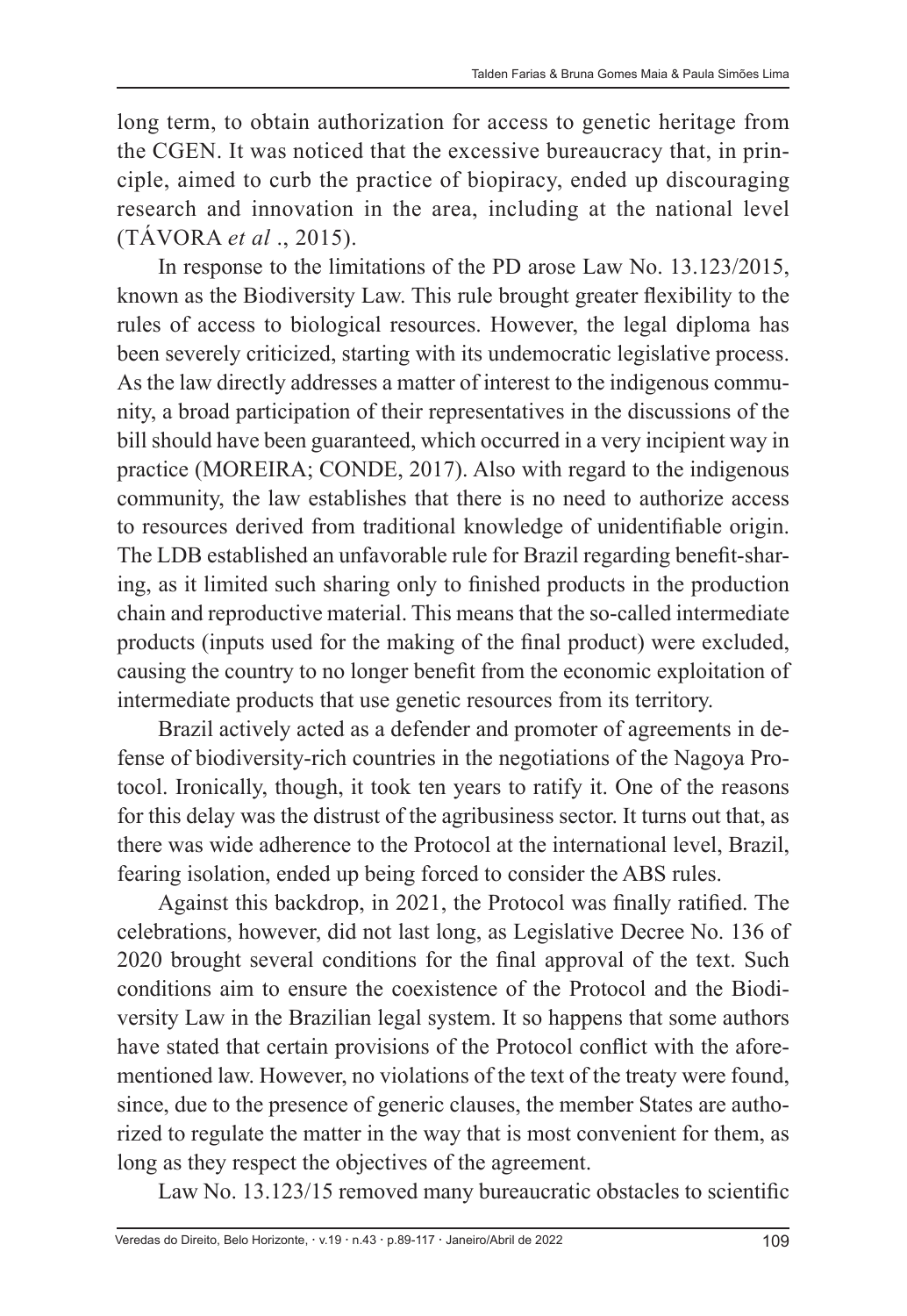research and greatly facilitated access to genetic resources by industry. However, it suffers from a congenital defect, as it emerged without the proper participation of indigenous peoples and traditional communities, violating arts. 6 and 7 of ILO Convention 169, incorporated into national law through Decree No. 5.051/2004. This tendency was perpetuated in the text of the law, which again ended up harming some of these populations' rights. Given this scenario, it is expected that the ratification of the Protocol will serve as a stimulus for the drafting of a new law that can maintain the improvements achieved by Law No. 13.123/15, as well as rectify the injustices committed by it. Furthermore, as the misuse of genetic resources ends up being an activity that is harmful to the environment, it is suggested that the National Congress enact a specific criminal type for the crime of biopiracy, in order to guarantee triple environmental responsibility in this matter, given the existing gap.

## **REFERENCES**

AMARANTE, C. B; RUIVO, M. L. P. Marco regulatório do acesso ao patrimônio genético e aos conhecimentos tradicionais associados no Brasil: da MP 2186-16 à Lei Federal Nº 13.123/2015. *Revista Espacios*, Caracas, v. 38, n. 52, p. 5-19, 2017.

BARBA, R. Y. *Diversidade biológica e dos saberes*: lei da biodiversidade e o protocolo de Nagoya*.* 2017. Dissertação (Mestrado em Direito Agrário) – Universidade Federal de Goiás, Goiânia, 2017.

BARLOW, J. *et al*. The future of hyperdiverse tropical ecosystems. *Nature*, v. 559, n. 7715, p. 517-526, 2018.

BOFF, S. O. Acesso aos conhecimentos tradicionais: repartição de benefícios pelo "novo" marco regulatório. *Revista Direito Ambiental e Sociedade*, Caxias do Sul, v. 5, n. 2, p. 110-127, 2015.

BOYLE, A. The Rio Convention on Biological Diversity. *In:* BOWMAN, M.; REDWELL, C. (ed.). *International Law and conservation of biological diversity*. London: Kluwer Law International, 1996. p. 32-48.

BOWMAN, M. The nature, development and philosophical foundations of the biodiversity concept in International Law. *In:* BOWMAN, M.; RED-WELL, C. (ed.). *International Law and conservation of biological diversity*. London: Kluwer Law International, 1996. p. 35-57.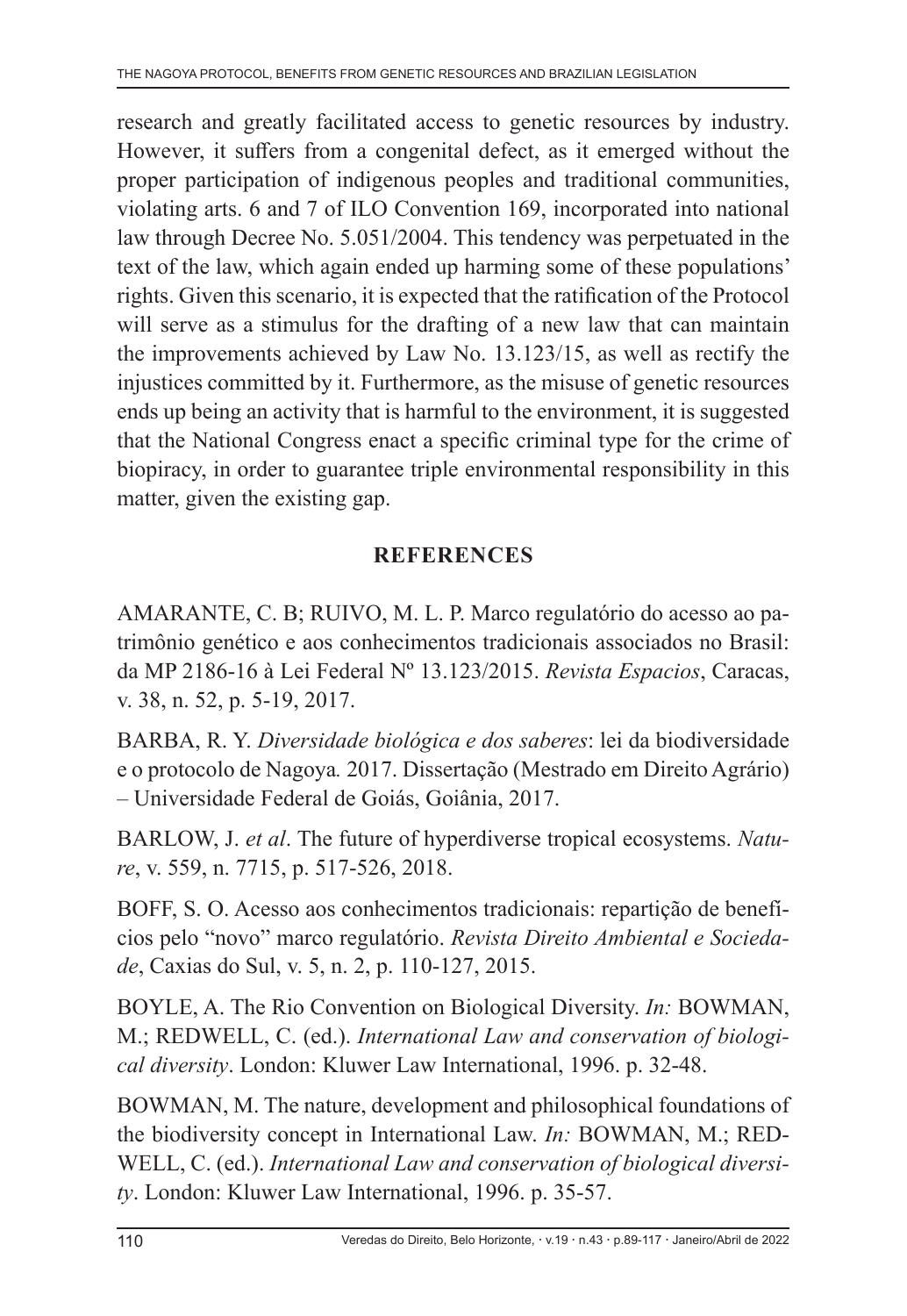BRASIL. *Constituição da República Federativa do Brasil de 1988*. Brasília, DF: Presidência da República, [1988]. Available from: http://www. planalto.gov.br/ccivil\_03/constituicao/constituicao.htm. Access on: May 11, 2022.

BRASIL. *Decreto n. 2.519, de 16 de março de 1998*. Promulga a Convenção sobre Diversidade Biológica, assinada no Rio de Janeiro, em 05 de junho de 1992. Brasília, DF: Presidência da República, [1998]. Available from: http://www.planalto.gov.br/ccivil\_03/decreto/d2519.htm. Access on: Sep. 15, 2020.

BRASIL. *Decreto n. 8.772, de 11 de maio de 2016*. Regulamenta a Lei n. 13.123, de 20 de maio de 2015, que dispõe sobre o acesso ao patrimônio genético, sobre a proteção e o acesso ao conhecimento tradicional associado e sobre a repartição de benefícios para conservação e uso sustentável da biodiversidade. Brasília, DF: Presidência da República, [2016] Available from: http://www.planalto.gov.br/ccivil\_03/\_ato2015-2018/2016/decreto/ d8772.htm. Access on: May 11, 2022.

BRASIL. *Decreto Legislativo n. 136, de 11 de agosto de 2020*. Aprova o texto do Protocolo de Nagóia sobre Acesso a Recursos Genéticos e Repartição Justa e Equitativa dos Benefícios Derivados de sua Utilização à Convenção sobre Diversidade Biológica, concluído durante a 10ª Reunião da Conferência das Partes na Convenção, realizada em outubro de 2010 (COP-10), e assinado pelo Brasil no dia 2 de fevereiro de 2011, em Nova York. Brasília, DF: Congresso Nacional, [2020]. Available from: https:// www.in.gov.br/en/web/dou/-/decreto-legislativo-271715400. Access on: Nov. 10, 2020.

BRASIL. *Lei n. 6.938, de 31 de agosto de 1981*. Dispõe sobre a Política Nacional do Meio Ambiente, seus fins e mecanismos de formulação e aplicação, e dá outras providências. Brasília, DF: Congresso Nacional, [1981]. Available from: http://www.planalto.gov.br/ccivil\_03/leis/l6938.htm. Access on: May 11, 2022.

BRASIL*. Lei n. 9.605, de 12 de fevereiro de 1998*. Dispõe sobre as sanções penais e administrativas derivadas de condutas e atividades lesivas ao meio ambiente, e dá outras providências. Brasília, DF: Congresso Nacional, [1998]. Available from: http://www.planalto.gov.br/ccivil\_03/leis/ l9605.htm. Access on: May 11, 2022.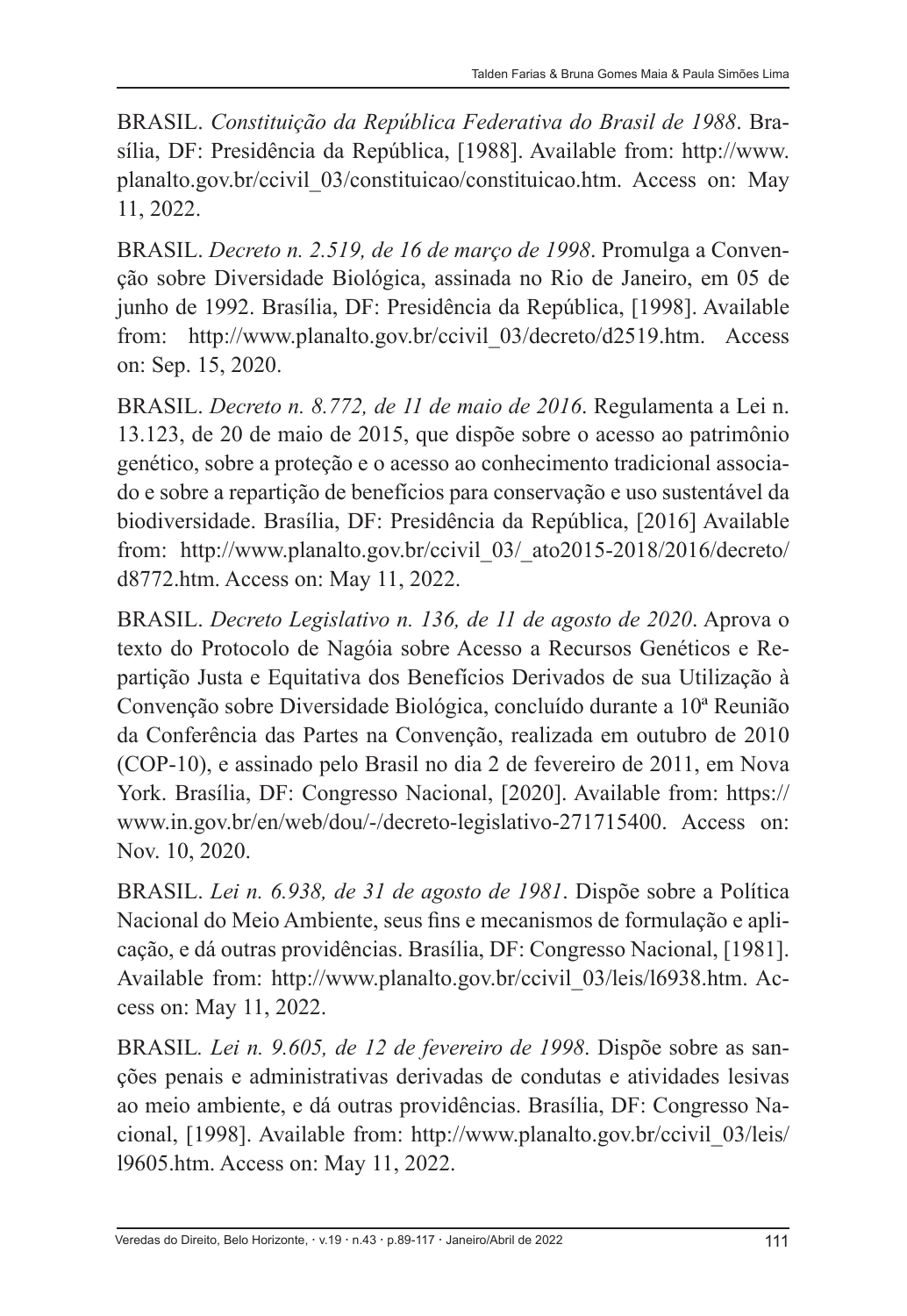BRASIL. *Lei n. 13.123, de 20 de maio de 2015*. Regulamenta o inciso II do § 1º e o § 4º do art. 225 da Constituição Federal, o Artigo 1, a alínea *j*  do Artigo 8, a alínea *c* do Artigo 10, o Artigo 15 e os §§ 3º e 4º do Artigo 16 da Convenção sobre Diversidade Biológica, promulgada pelo Decreto n. 2.519, de 16 de março de 1998; dispõe sobre o acesso ao patrimônio genético, sobre a proteção e o acesso ao conhecimento tradicional associado e sobre a repartição de benefícios para conservação e uso sustentável da biodiversidade; revoga a Medida Provisória n. 2.186-16, de 23 de agosto de 2001; e dá outras providências. Brasília, DF: Congresso Nacional, [2015]. Available from: http://www.planalto.gov.br/ccivil 03/ ato2015-2018/2015/lei/l13123.htm. Access on: Sep. 20, 2020.

BRASIL. *Medida Provisória n. 2.186-16, de 23 de agosto de 2001*. Regulamenta o inciso II do § 1º e o § 4º do art. 225 da Constituição, os arts. 1º, 8º, alínea "j", 10, alínea "c", 15 e 16, alíneas 3 e 4 da Convenção sobre Diversidade Biológica, dispõe sobre o acesso ao patrimônio genético, a proteção e o acesso ao conhecimento tradicional associado, a repartição de benefícios e o acesso à tecnologia e transferência de tecnologia para sua conservação e utilização, e dá outras providências. Brasília, DF: Presidência da República [2001]. Available from: http://www.planalto.gov.br/ ccivil\_03/mpv/2186-16.htm. Access on: Sep. 20, 2020.

BRUNNÉE, J. Common areas, common heritage and common concern. *In:* BODANSKY, D.; BRUNNÉE, J.; HEY, E. (ed.). *The Oxford handbook of International Environmental Law*. Oxford: Oxford University Press, 2007. p. 550-572.

BRUNO, S. F. *Benefícios da biodiversidade para as comunidades quilombolas*: a nova legislação os sustenta? Dissertação (Mestrado em Engenharia Ambiental) – Universidade Estadual do Rio de Janeiro, Rio de Janeiro, 2018.

BUCK, M.; HAMILTON, C. The Nagoya Protocol on access to genetic resources and the fair and equitable sharing benefits arising from their utilization to the Convention on Biological Diversity. *Review of European Community & International Environmental Law*, n. 20, p. 47-61, 2011.

BUSTAMANTE, M. *et al*. A todos nos interessa a Lei 13.123/2015. *Jornal da Ciência (SBPC)*, Brasília, DF, n. 5875, 11 abr. 2018. Available from: http://jcnoticias.jornaldaciencia.org.br/23-a-todos-nos-interessa-alei-13-1232015/#. Access on: Feb. 21, 2021.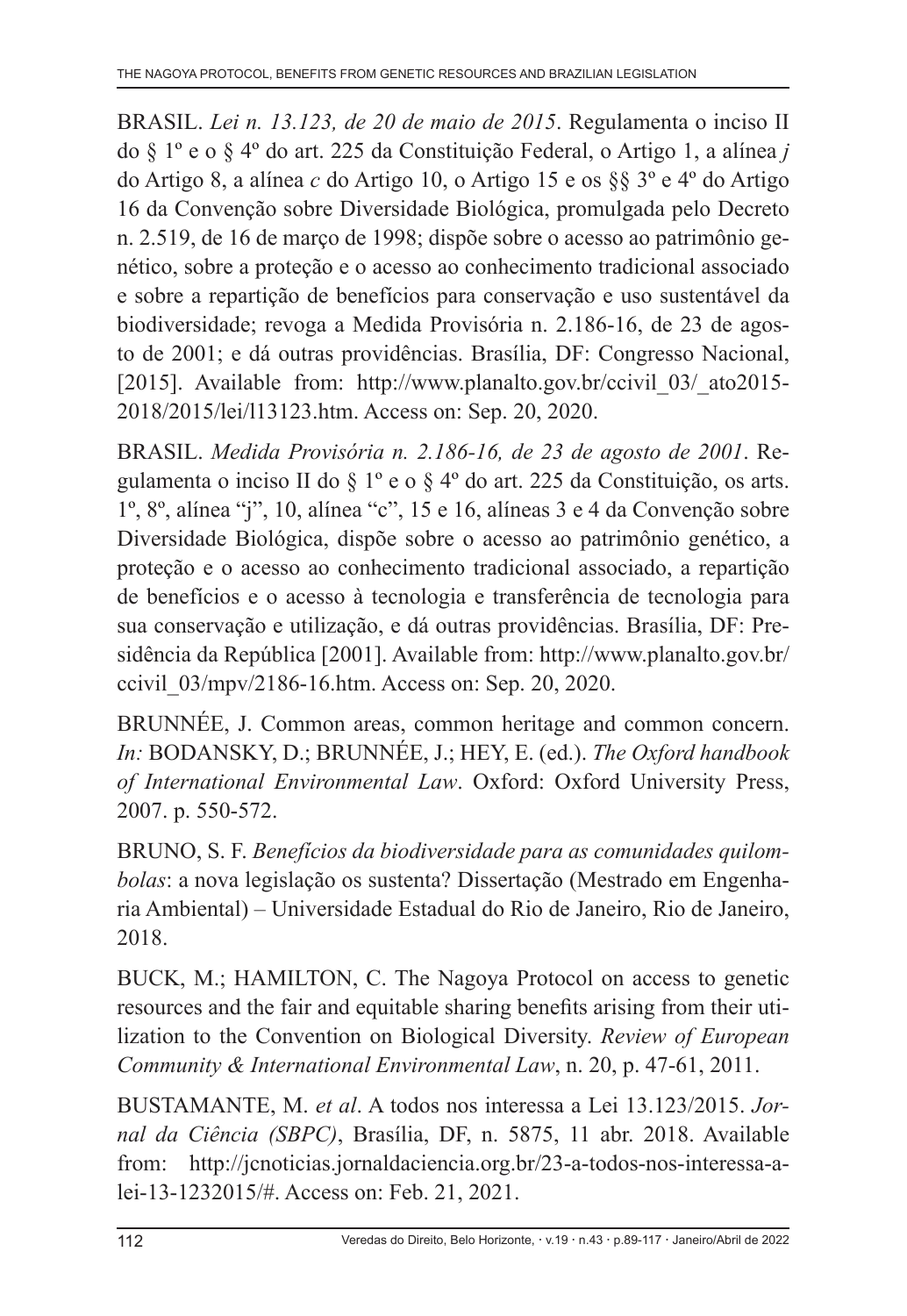BUTLER, R. A. Rainforest information. *Mongabay*, 14 ago. 2020. Available from: https://rainforests.mongabay.com/. Access on: Oct. 10, 2020.

CBD – CONVENTION ON BIOLOGICAL DIVERSITY. *United Nations framework Convention on Biological Diversity*. Rio de Janeiro, 1992. Available from: https://www.cbd.int/convention/. Access on: Sep. 20, 2021.

CUCO, P. H. O.; FERES, M. V. C.; MOREIRA, J. V. F. As origens do marco legal da biodiversidade: as políticas de acesso e remessa. *Revista Faculdade de Direito da UFG*, Goiânia, v. 42, n. 3, p. 35-64, set./dez 2018. Available from: https://www.revistas.ufg.br/revfd/article/view/49540/27071. Access on: Sep. 20, 2020.

CULLET, P. *Differential treatment in International Environmental Law*. London: Ashgate, 2003.

CUNHA, A. H. S. A biopirataria no Brasil: aspectos relevantes da Lei n. 13.123/2015 e o dever de proteção do Estado à biodiversidade. *In:* SCUR, L.; GIMENEZ, J. R; BURGEL, C. F. (org.). *Biodiversidade, recursos hídricos e Direito Ambiental*. Caxias do Sul: Educs, 2020. p. 27-47.

DOURADO, S. B. A Lei n. 13.123/2015 e suas incompatibilidades com as normas internacionais. *In:* MOREIRA, E. C. P.; PORRO, N. M.; SILVA, L. A. L (org.). *A "nova" Lei n. 13.123/2015 no velho marco legal da biodiversidade*: entre retrocessos e violações de direitos socioambientais. São Paulo: Instituto O Direito por um Planeta Verde (IDPV), 2017. p. 74-94.

GODINHO, R. S.; MOTA, M. J. P. Desafios da Convenção sobre diversidade biológica. *Revista de Direito da Cidade*, vol. 5, n. 2, 2013, p. 106-136.

GONÇALVES, A. B. Biopirataria: novos rumos e velhos problemas. *Revista Direitos Culturais*, Santo Ângelo, v. 4, n. 6, p. 225-236, 2009.

HARROP, S. R. Living in harmony with nature? Outcomes of the 2010 Nagoya Conference of the Convention on Biological Diversity. *Journal of Environmental Law*, v.23, n.1, p. 117-128, 2011.

HASSEMER, M. Genetic Resources. *In:* SILKE, V. L. (ed.). *Indigenous heritage and intellectual property*: genetic resources, traditional knowledge and folklore. London: Kluwer Law International, 2004. p. 151-220.

HOMMA, A. K. O. Biodiversidade e biopirataria na Amazônia: como reduzir os riscos? *Amazônia: Ci. & Desenv.*, Belém, v. 1, n. 1, p. 47-60,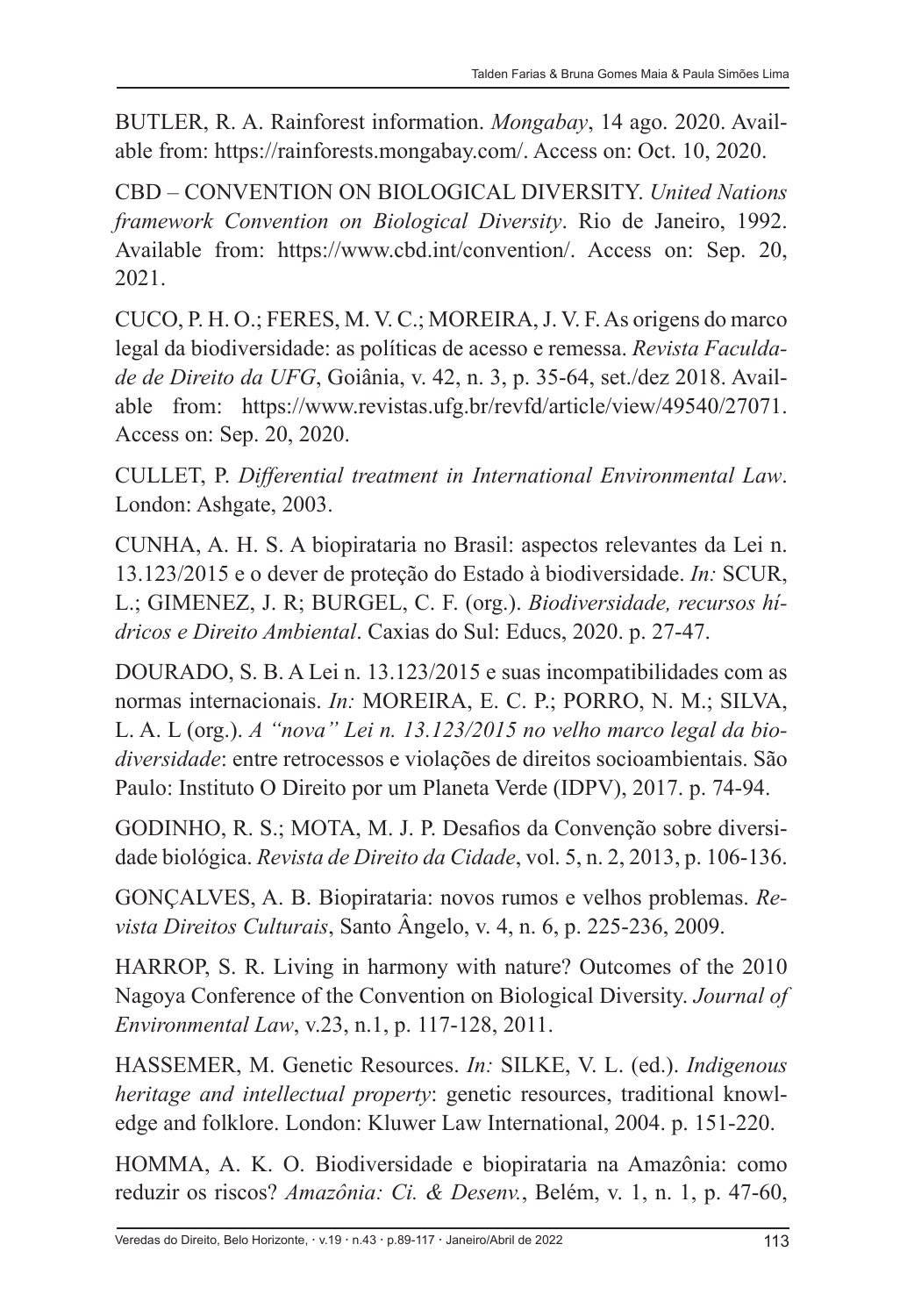jul./dez. 2005. Available from: https://ainfo.cnptia.embrapa.br/digital/bitstream/item/30451/1/BiopiratariaAmazonia.pdf. Access on: Feb. 5, 2021.

HOMMA, A. K.O. *Extrativismo, biodiversidade e biopirataria na Amazônia*. Brasília, DF: Embrapa, 2008.

HURREL, A. Brazil and the International Politics of Amazonian Deforestation. *In:* HURREL, A; KINGSBURY, B. (ed.). *The International Politics of the Environment*. Oxford: Claredon Press, 1992.

IPHAN – INSTITUTO DO PATRIMÔNIO HISTÓRICO E ARTÍSTICO NACIONAL. *Conhecimento tradicional associado ao patrimônio genético*. Available from: http://portal.iphan.gov.br/pagina/detalhes/694. Access on: Feb. 15, 2021.

JOSPEH, R. K. International regime on access and benefit sharing: where are we now? *Asian Biotechnology and Development Review*, New Deli, v. 12, n. 3, p. 77-94, 2010.

KAMAU, E. C.; FEDDER, B.; WINTER, G. The Nagoya Protocol on Access to Genetic Resources and Benefit Sharing: what is new and what are the implications for provider and user countries and the scientific community? *Law, Environment and Development Journal*, London, v. 6, n. 3, p. 246-262, 2010. Available from: www.lead- journal.org/content/10246. pdf. Access on: Aug. 23, 2020.

LIMA, J. E. C. Protocolo de Nagóia: dez questões fundamentais para entender esse acordo internacional*. Revista Âmbito Jurídico*, 1 out. 2016. Available from: https://ambitojuridico.com.br/cadernos/direito-ambiental/ protocolo-de-nagoia-dez-questoes-fundamentais-para-entender-esse-acordo-internacional-sob-a-perspectiva-brasileira/. Access on: Mar. 5, 2021.

LING, C. Y.*. The road to an anti-piracy agreement:* the negotiations under the United Nations Convention on Biological Diversity. 2.ed. Penang:

MACHADO, C. J. S.; GODINHO, R. S. Dinâmica e características do processo brasileiro de regulação do acesso à diversidade biológica e aos conhecimentos tradicionais associados. *Revista de Informação Legislativa*, Brasília, DF, v. 48, n. 191, p. 99-121, jul./set. 2011.

MENDES, M. L. S; POZZETTI, V. C. Biopirataria na Amazônia e ausência de proteção Jurídica. *Revista Direito Ambiental e Sociedade*, Caxias do Sul, v. 4, n. 1, p. 209-234, 2014. Available from: http://www.ucs.com.br/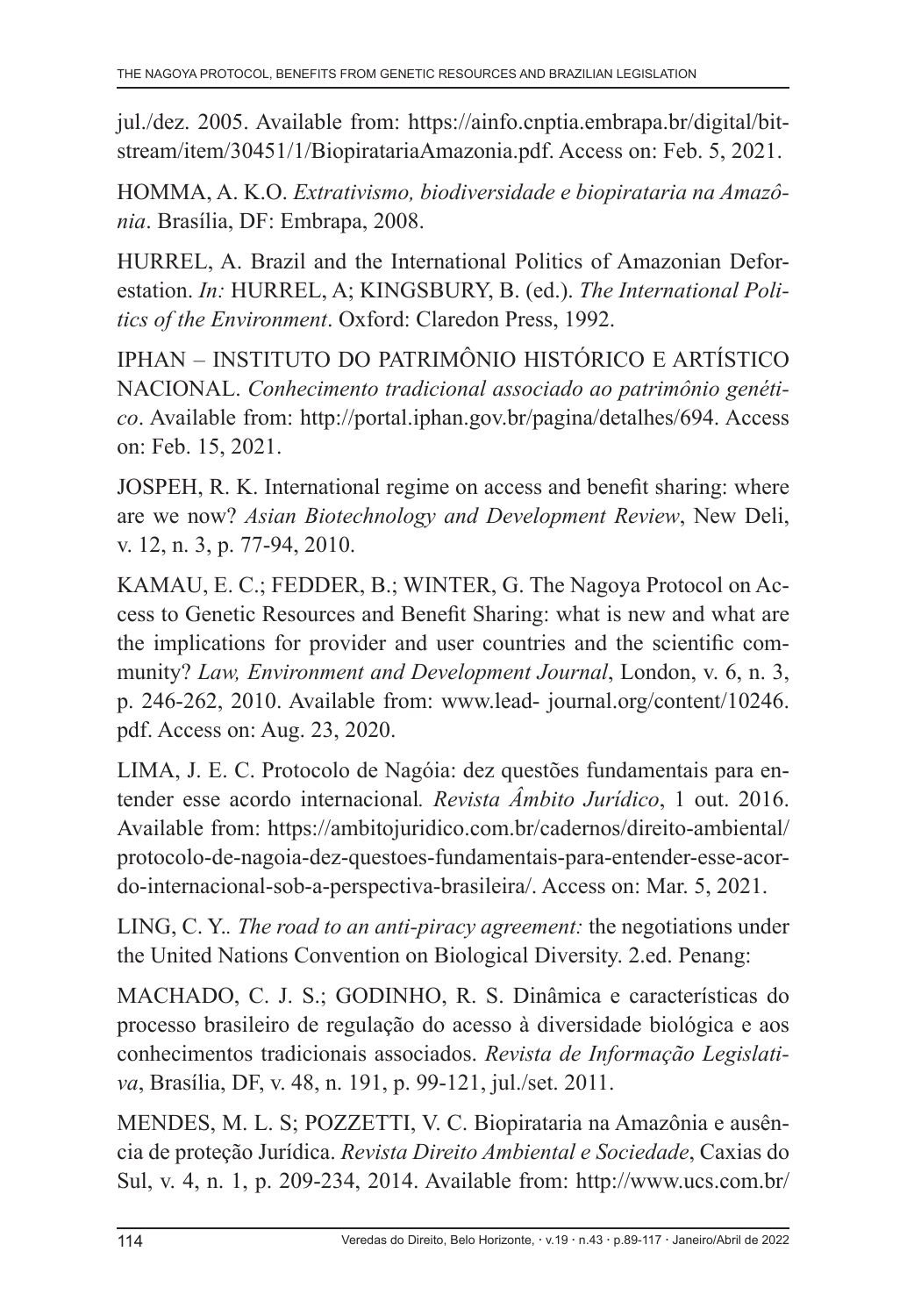etc/revistas/index.php/direitoambiental/article/viewFile/3691/2114. Access on: Sep. 15, 2020.

MGBEOJI, I. *Global biopiracy:* patents, plants and indigenous knowledge. Vancouver: University of British Columbia Press, 2006.

MILLER, M. *The third world in global environmental politics*. Buckingham: Open University Press, 1995.

MOREIRA, E. C. P.; CONDE, L. B. A Lei n. 13.123/2015 e o retrocesso na proteção dos conhecimentos tradicionais. *Veredas do Direito*, Belo Horizonte, v. 14, n. 29, p. 175-205, maio/ago. 2017.

NIJAR, G. S. *The Nagoya Protocol on Access and Benefit Sharing of Genetic Resources:* analysis and implementation options for developing countries. Genève: The South Centre, 2011. Available from: https://www. southcentre.int/wp-content/uploads/2013/08/Ev\_130201\_GNjar1.pdf. Access on: Sep. 2, 2020.

POSSENTI, L. C.; COLOMBO, G. *O Protocolo de Nagoya e a repartição de benefícios do acesso ao conhecimento tradicional associado no Brasil*. Fortaleza: Unifor, 2020. Available from: https://www.unifor.br/documents/392178/3101527/2020\_Leticia-Comerlato-e-Gerusa-Colombo.pdf. Access on: Mar. 15, 2021.

ROBINSON, D. *Confronting biopiracy:* challenges, cases and international debates. New York: Earthscan Routledger, 2010.

SACCARO JR, N. A regulamentação de acesso a recursos genéticos e repartição de benefícios: disputas dentro e fora do Brasil. *Revista Ambiente & Sociedade*, São Paulo, v. 14, n. 1, p. 229-244, 2011.

SANDS, P. *et al*. *Principles of International Environmental Law*. 3. ed. New York: Cambridge University Press, 2012.

SANTILLI, J. Biodiversidade e conhecimentos tradicionais associados: o novo regime jurídico de proteção. *Revista de Direito Ambiental*, São Paulo, ano 20, v. 80. p. 282, out./dez. 2015.

SBMT – SOCIEDADE BRASILEIRA DE MEDICINA TROPICAL. *Lei da biodiversidade brasileira:* apesar dos avanços, novas regras provocam críticas da comunidade científica. Brasília, DF: SBMT, 2018. Available from: https://www.sbmt.org.br/portal/lei-da-biodiversidade-apesar-dos-avancos-novas-regras-provocam-criticas-da-comunidade-cientifica/. Access on: Sep. 14, 2020.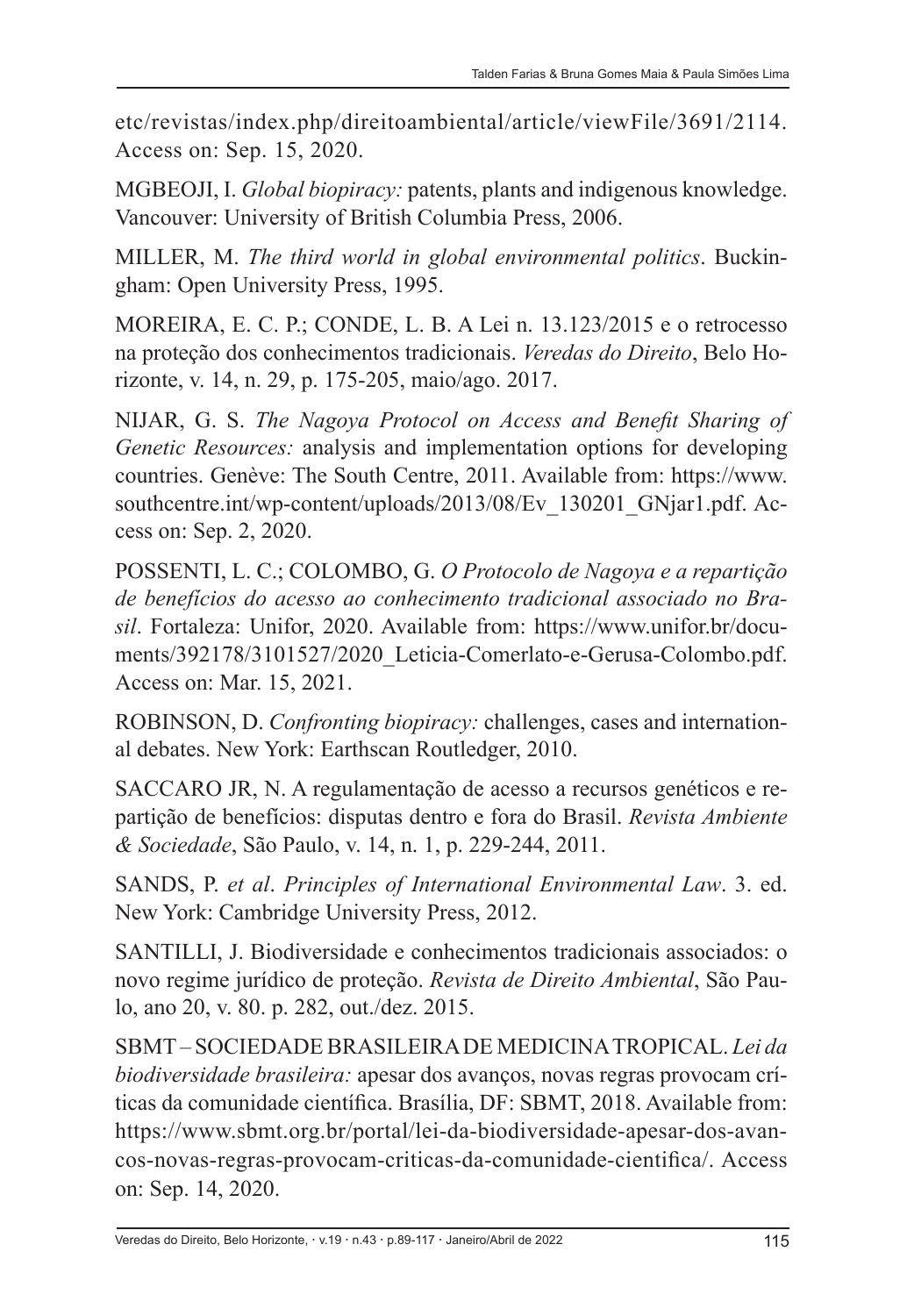SILVEIRA, C. E. M. A Lei n. 13.123/15 na perspectiva dos novos direitos e da epistemologia jurídico-ambiental. *In:* 22º CONGRESSO BRASILEI-RO DE DIREITO AMBIENTAL, 22., 2017, São Paulo. *Anais […]*. São Paulo: Instituto Planeta Verde, 2017.

SOUZA FILHO, C. F. M. Conhecimentos tradicionais, consulta prévia e direitos territoriais. *In:* MOREIRA, E. C. P.; PORRO, N. M.; SILVA, L. A. L. (org.). *A "nova" Lei n. 13.123/2015 no velho marco legal da biodiversidade:* entre retrocessos e violações de direitos socioambientais. São Paulo: Instituto O Direito por um Planeta Verde (IDPV), 2017. p. 94-117.

TÁVORA, F. L. *et al*. *Comentários à Lei n. 13.123, de 20 de maio de 2015:*  novo marco regulatório do uso da biodiversidade. Brasília, DF: Núcleo de Estudos e Pesquisas/CONLEG/Senado, 2015. (Texto para Discussão, v. 184). Available from: https://www12.senado.leg.br/publicacoes/estudos- -legislativos/tipos-de-estudos/textos-para-discussao/td184/view. Access on: Sep. 7, 2020.

TORRES, M. A. *Lei n. 13.123/15:* o novo marco legal da biodiversidade. Monografia (Especialização em Direito Ambiental) –Pós-graduação em Direito Ambiental, Programa de Educação Continuada em Ciências Agrárias, Universidade Federal do Paraná, Curitiba, 2015. Available from: https://acervodigital.ufpr.br/bitstream/handle/1884/51352/R%20-%20 E%20-%20MICHELE%20DE%20ANDRADE%20TORRES.pdf?sequence=1&isAllowed=y. Access on: Mar. 5, 2021.

UN – UNITED NATIONS. *Plan of implementation of the World Summit on Sustainable Development*. New York: UN, 2020. Available from: https://www.un.org/esa/sustdev/documents/WSSD\_POI\_PD/English/ WSSD\_PlanImpl.pdf. Access on: Sep. 20, 2020.

UN – UNITED NATIONS. *Parties to the Nagoya Protocol*. New York: UN, 2022a. Available from: https://www.cbd.int/abs/nagoya-protocol/signatories/. Access on: Mar. 20, 2022.

UN – UNITED NATIONS. *Financial mechanism*. New York: UN, 2022b. Available from: https://www.cbd.int/abs/key-financial.shtml.

VARGAS, F. El Kambó, la medicina que hace milagros con el sudor de una rana. *EMOL*, 30 maio 2014. Available from: http://www.emol.com/noticias/Tendencias/2014/05/30/740431/El-Kambo-la-medicina-que-hace-milagros-con-el-sudor-de-una-rana.html. Access on: Sep. 18, 2020.